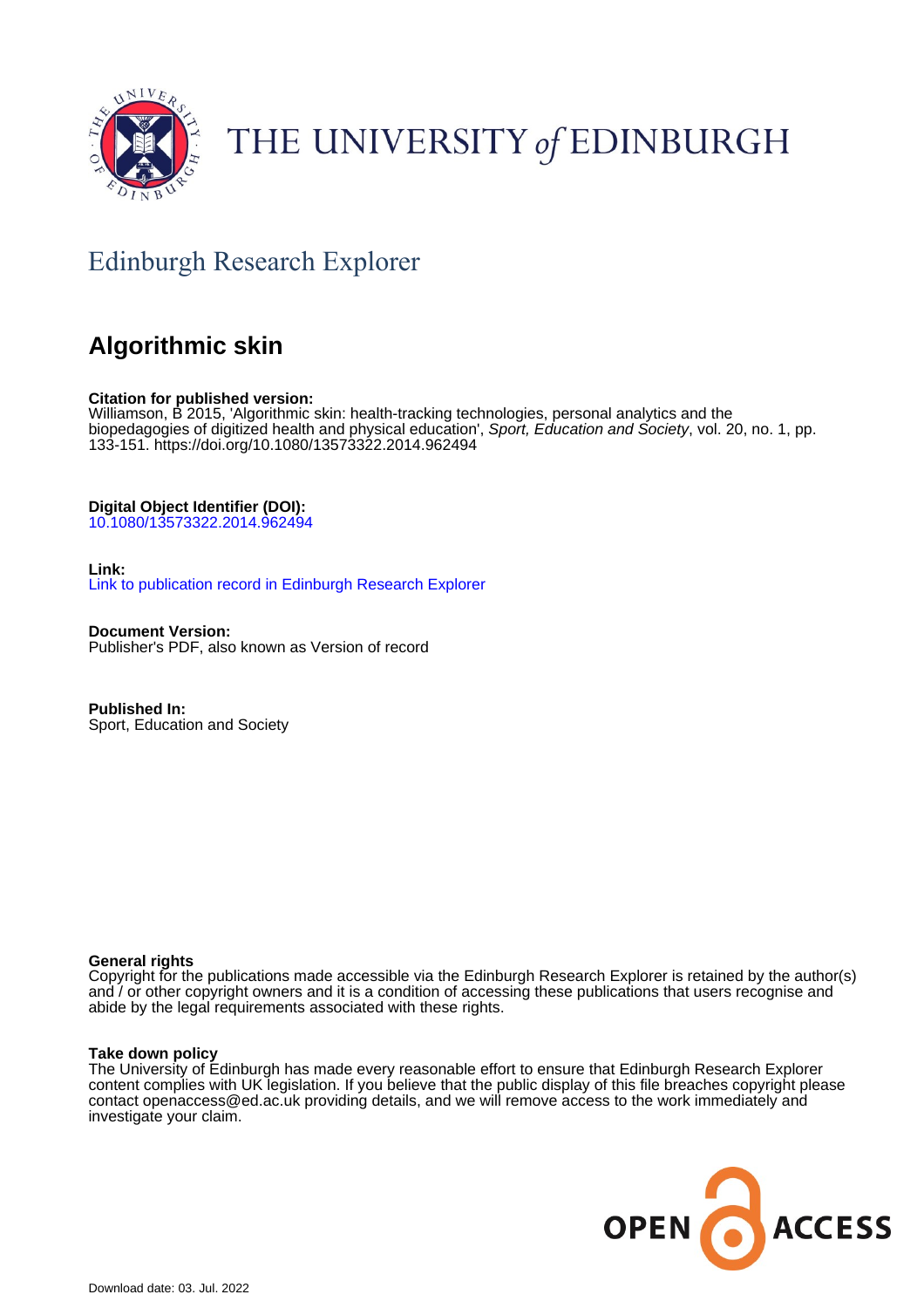

**ISSN: 1357-3322 (Print) 1470-1243 (Online) Journal homepage:<http://www.tandfonline.com/loi/cses20>**

## **Algorithmic skin: health-tracking technologies, personal analytics and the biopedagogies of digitized health and physical education**

**Ben Williamson**

**To cite this article:** Ben Williamson (2015) Algorithmic skin: health-tracking technologies, personal analytics and the biopedagogies of digitized health and physical education, Sport, Education and Society, 20:1, 133-151, DOI: [10.1080/13573322.2014.962494](http://www.tandfonline.com/action/showCitFormats?doi=10.1080/13573322.2014.962494)

**To link to this article:** <https://doi.org/10.1080/13573322.2014.962494>

6

© 2014 The Author(s). Published by Taylor & Francis.



Published online: 01 Oct 2014.

|--|

[Submit your article to this journal](http://www.tandfonline.com/action/authorSubmission?journalCode=cses20&show=instructions)  $\mathbb{Z}$ 

**III** Article views: 3580



[View Crossmark data](http://crossmark.crossref.org/dialog/?doi=10.1080/13573322.2014.962494&domain=pdf&date_stamp=2014-10-01)<sup>C</sup>

 $\mathbb{C}$  [Citing articles: 29 View citing articles](http://www.tandfonline.com/doi/citedby/10.1080/13573322.2014.962494#tabModule)  $\mathbb{C}$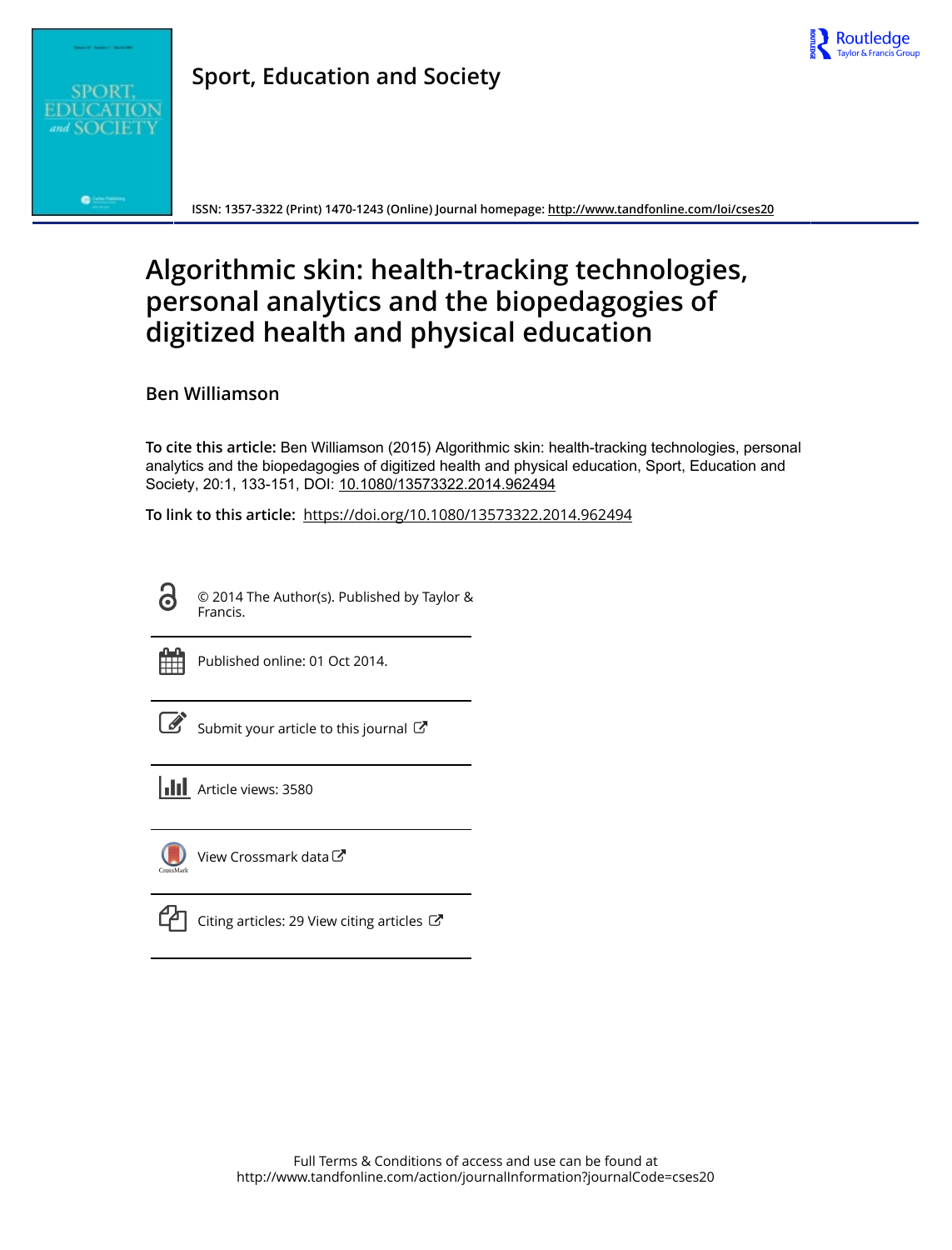

# Algorithmic skin: health-tracking technologies, personal analytics and the biopedagogies of digitized health and physical education

Ben Williamson\* School of Education, University of Stirling, Stirling, UK

The emergence of digitized health and physical education, or 'eHPE', embeds software algorithms in the organization of health and physical education pedagogies. Particularly with the emergence of wearable and mobile activity trackers, biosensors and personal analytics apps, algorithmic processes have an increasingly powerful part to play in how people learn about their own bodies and health. This article specifically considers the ways in which algorithms are converging with eHPE through the emergence of new health-tracking and biophysical data technologies designed for use in educational settings. The first half of the article provides a conceptual account of how algorithms 'do things' in the social world, and considers how algorithms are interwoven with practices of health tracking. In the second half, three key issues are articulated for further exploration: (1) health tracking as a 'biopedagogy' of bodily optimization based on data-led and algorithmically mediated understandings of the body; (2) health tracking as a form of pleasurable self-surveillance utilizing data analytics technologies to predict future bodily probabilities and (3) the ways that health-tracking produces a body encased in an 'algorithmic skin', connected to a wider 'networked cognitive system'. These developments and issues suggest the need for greater attention to how algorithmic systems are embedded in emerging eHPE technologies and pedagogies.

Keywords: Algorithms; Analytics; Biopedagogy; Data; Dataveillance; Health tracking; Self-quantification

What does the study of computer algorithms have to offer to research in health and physical education? In a recent article in Sport, Education and Society, Evans and Davies [\(2014\)](#page-19-0) argue for a research agenda exploring new forms of the governance of health and physical education curricula and pedagogy, while in his provocation for this new Research Forum section of Sport, Education and Society, Gard ([2014\)](#page-19-0) demands that researchers consider critically the 'digital future' of health and physical education. Responding to both, this article explores an important emerging dimension of governance in the digital future of health and physical education: the current growth of digital technologies designed to enable students to track, monitor and analyze their physical activity. Variously referred to as self-tracking, personal

<sup>\*</sup>School of Education, University of Stirling, Pathfoot, Stirling, FK9 4LA, UK. Email: [ben.williamson](mailto:ben.williamson@stir.ac.uk) [@stir.ac.uk](mailto:ben.williamson@stir.ac.uk)

<sup>© 2014</sup> The Author(s). Published by Taylor & Francis.

This is an Open Access article distributed under the terms of the Creative Commons Attribution License ([http://](http://creativecommons.org/licenses/by/3.0) [creativecommons.org/licenses/by/3.0\)](http://creativecommons.org/licenses/by/3.0), which permits unrestricted use, distribution, and reproduction in any medium, provided the original work is properly cited. The moral rights of the named author(s) have been asserted.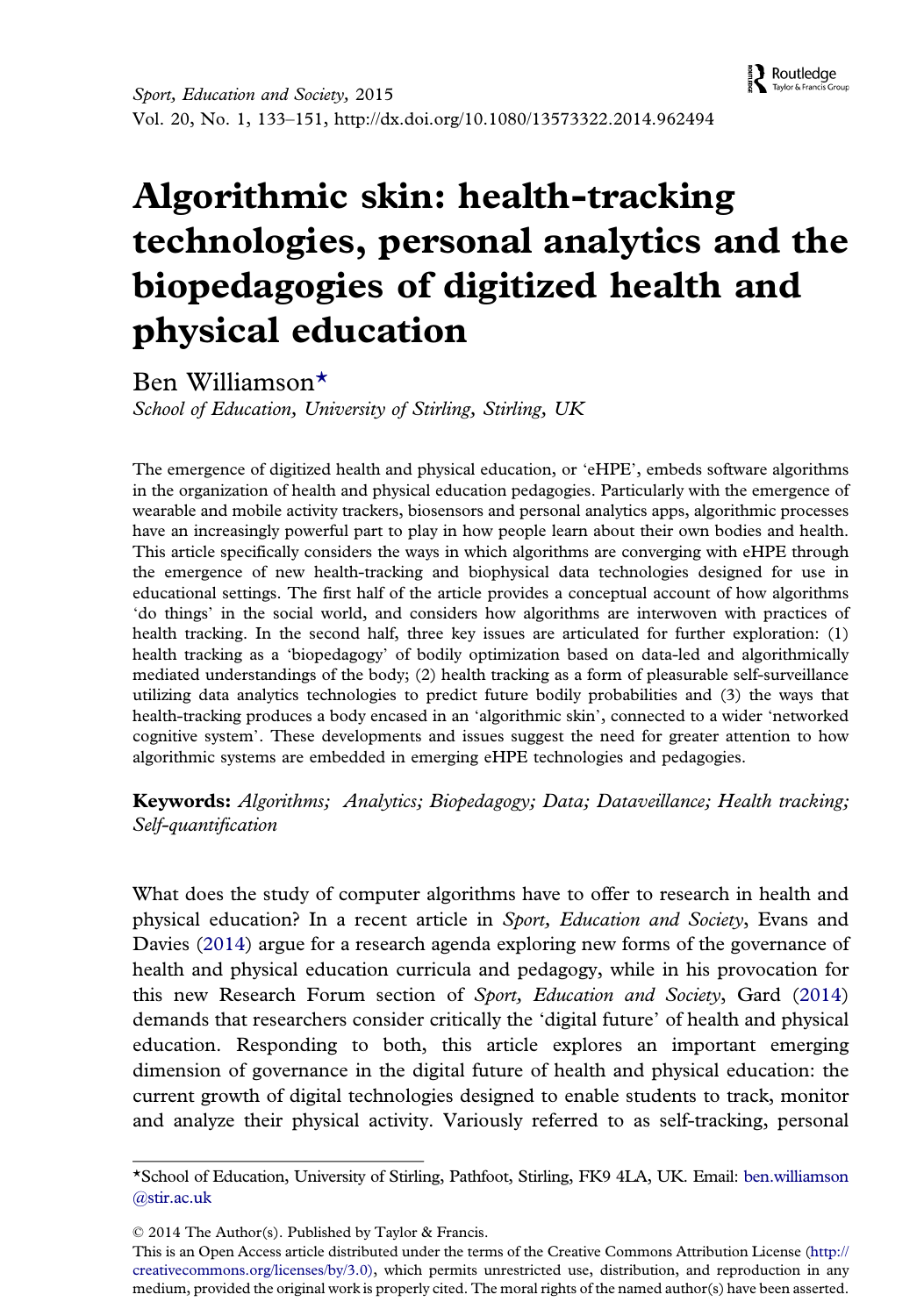informatics, personal analytics or technologies of the 'quantified self', these digital technologies are part of a rapidly growing global market in wearable electronics and biosensor platforms designed to allow users to collect and analyze biophysical data on their own physical activities and health. Designed around algorithms and physiological models expressed in computer code, these devices are increasingly augmenting, mediating and governing the ways in which individuals and social groups engage with their own bodies and health, and transforming the ways that people undertake physical activity.

This article is based on an initial survey of health-tracking products designed for use by schoolchildren. Rather than viewing such products in isolation, I consider them in the context of emerging empirical and theoretical literature on self-tracking in order to raise some critical challenges for the future of physical education. I further situate these technologies as part of an emerging trend to configure schools as 'data platforms' within which a wide range of data tracking, sensing and analytics technologies are being mobilized to monitor and measure student activities, performances and outcomes (Mayer-Schönberger & Cukier, [2014](#page-19-0)). The emergence of what I term 'smart schools' in which networked database technologies have been thoroughly embedded (Williamson, [2014a\)](#page-20-0), and that Lupton [\(2014\)](#page-19-0) calls 'sentient schools', signifies how data-tracking technologies are now being positioned to provide a constant stream of knowledge, in real time, about the activity and performance of every aspect of the institution, from facilities and administration to classroom pedagogy and student progress. By focusing on health and activity tracking devices in terms of their underlying algorithmic systems and processes, I argue for greater attention in health and physical education research (as well as in educational research more generally) to how algorithms are interweaving with processes of educational governance and control in these emerging smart and sentient schools.

By governance I mean two things. First, as Evans and Davies [\(2014\)](#page-19-0) and Gard ([2014](#page-19-0)) have already argued, and reflecting wider shifts in educational governance (Ball & Junemann, [2012\)](#page-18-0), health and physical education is increasingly being governed by a hybrid mix of commercial providers with business interests as well as government agencies acting on public health agendas. This mixing and networking of actors from the public and private sectors is all part of what Macdonald ([2014\)](#page-19-0) articulates as a characteristically neoliberal approach to the governance of physical education through diversifying resources, expertise and services locally and globally. Within this, physical education is now being shaped by discourses of markets, opportunity, choice and competition. But I also draw on conceptualizations of governance from research that has focused on the ways in which human beings and bodies have been understood, managed and treated—either for purposes of care and cure or for individual and social reform and improvement—through 'biopolitical' techniques associated with medical, psychological and neurological sciences (Lemke, [2011;](#page-19-0) Rose, [1999;](#page-20-0) Rose & Abi-Rached, [2013\)](#page-20-0). According to this body of work, medical science, psychology and neuroscience have become central to how people are governed today, and increasingly in how they are encouraged to understand and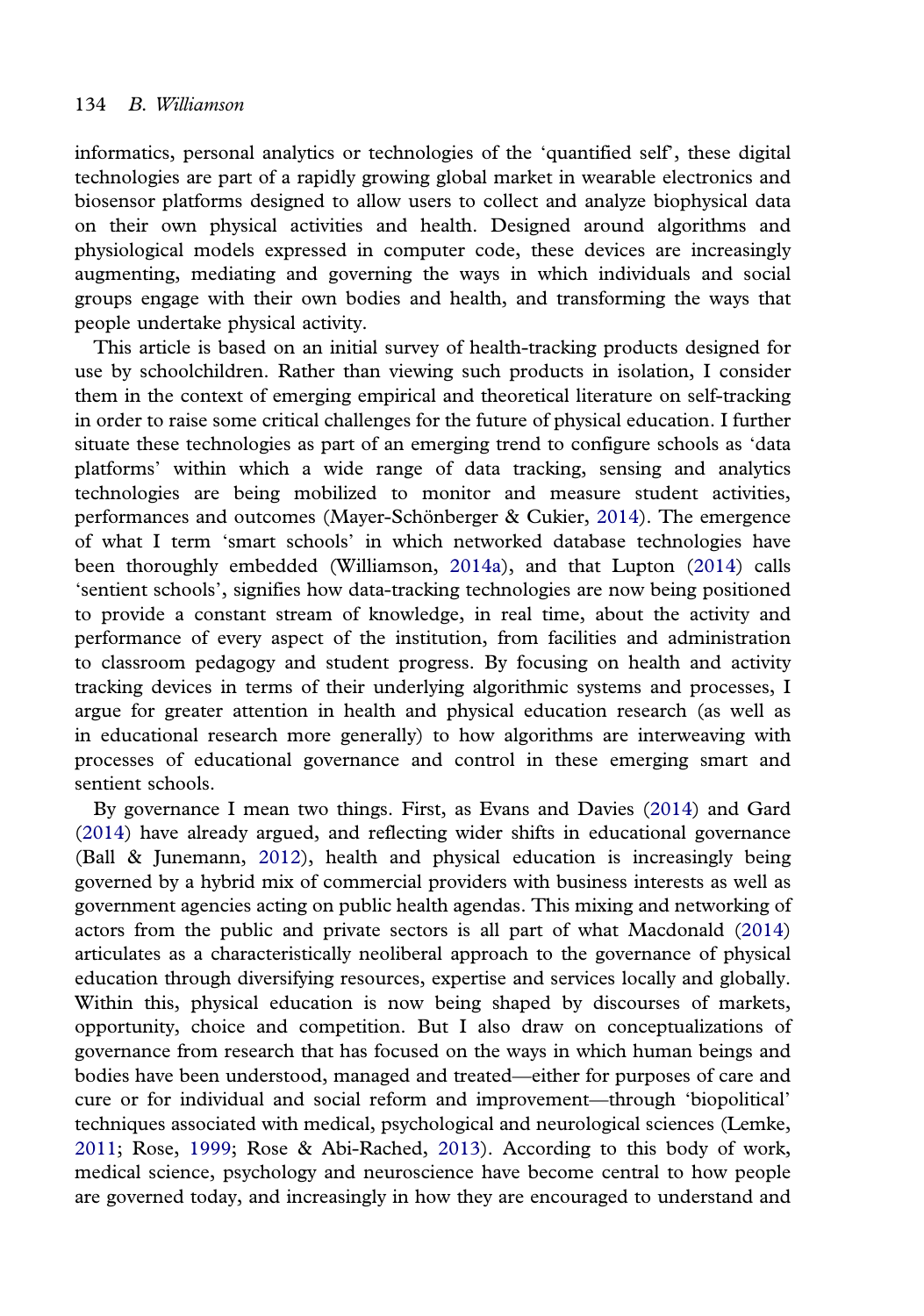care for themselves. In the clinic, such processes of governing have always been at least partly technical, relying on various technologies such as diagnostic survey instruments, psychological tests and newer developments like brain imaging. My argument is that health tracking is an emerging technology of governance, enabling people individually and socially to understand and care for their bodies, and to identify problems requiring cure or improvement. The algorithms installed in healthtracking devices act to translate physiological signals recorded from the body into data, presented as numbers and visualizations, that enable this kind of bodily selfgoverning to take place.

As a market in such devices for young people and children grows, many targeted for use in health and physical education in schools, I argue, it is imperative to understand better the functioning of such devices, the ways they might interlace with school pedagogies and how they might influence how students learn about their own bodies and health. These 'self-mediation interfaces with health', as Rich and Miah ([2014](#page-20-0), p. 301) describe them, have become 'inextricable from the manner in which people learn about health'. This is not a case of technological determinism, but a complex interweaving of algorithmic processes with commercially produced tracking devices and contemporary public health agendas into physical education pedagogies that are intended to govern and shape the ways young people see and care for themselves. I argue that health and physical activity tracking technologies aimed at the schools market provide the hardware and software for an emerging form of digitally mediated biopedagogy, and speculate on how such a digital biopedagogy might be producing a body that is wrapped in a layer of 'algorithmic skin'—that is, an individual whose physical activities, movement and overall healthiness are at least partly animated by algorithmic processes.

To be clear, the article is intended as a response to Gard's [\(2014](#page-19-0)) provocation in this Research Forum section to consider how digital technologies might shape the future of digitized health and physical education—or 'eHPE' as he terms it. By engaging with recent critical literature on algorithms and exploring recent technical developments, it offers some critically informed speculations about the implications of self-tracking and the role of algorithms in shaping and governing the future of health and physical education.

#### Socio-algorithmic interaction

In his account of the agendas shaping physical education's future, Gard ([2014\)](#page-19-0) suggests that it is likely to become increasingly digitized, especially as new technologies of 'big data', surveillance, 'exergaming' and automation converge with current political, economic and public health imperatives. Some digital technologies are already well embedded in physical education curricula and pedagogies, such as fitness testing, movement analysis software, kinetic videogaming and digital pedometers. Mobile and wearable physical activity monitoring devices that collect biophysical data from users are now being developed and promoted for the physical education schools market. These emerging forms of eHPE depend on computer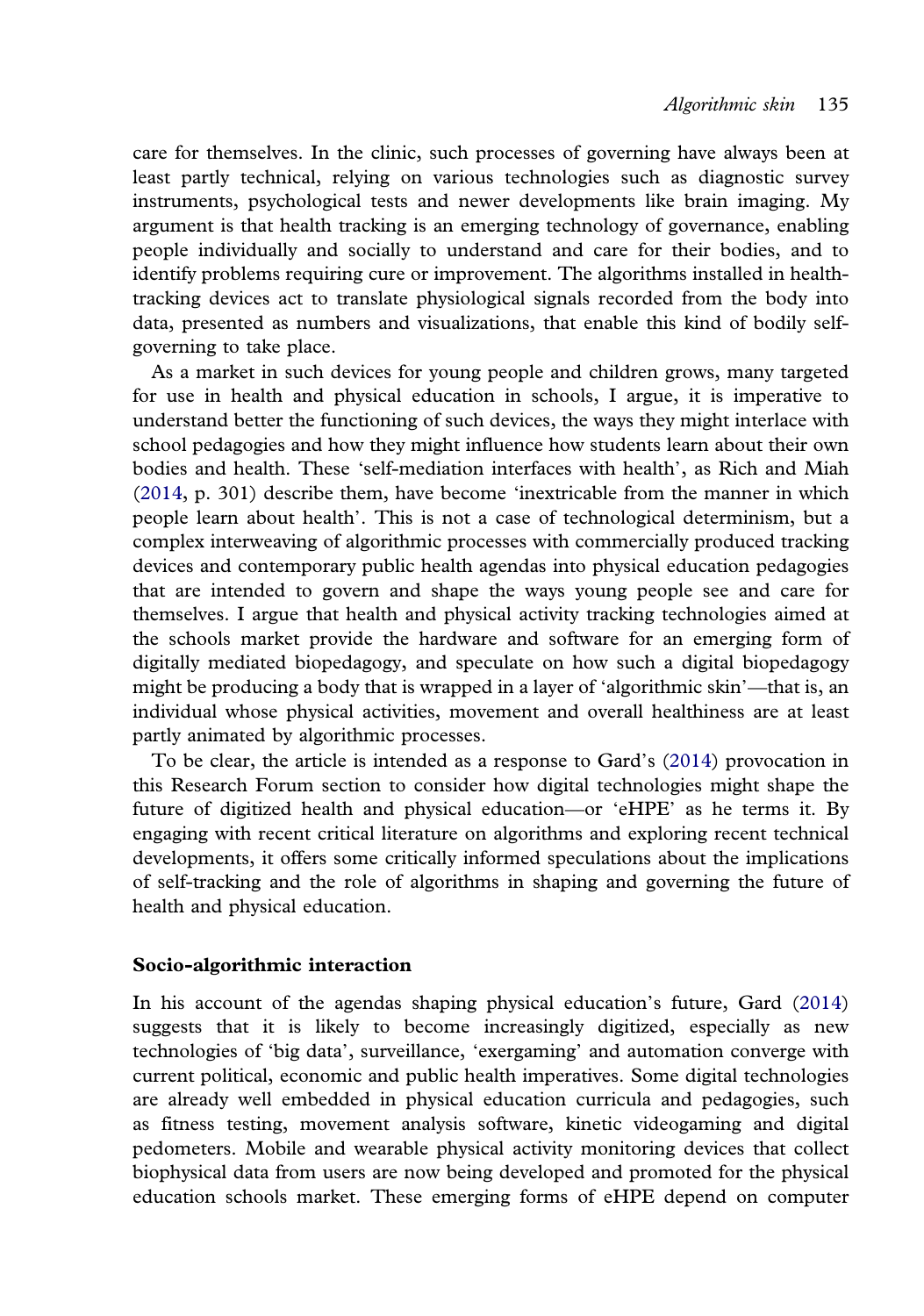technologies and software that, like all computational processes, are constituted by algorithmic procedures expressed in computer code. The algorithmic constitution of software is an emerging topic in social scientific research, but is virtually absent in educational research (Williamson, [2014a\)](#page-20-0). It is worth considering for a moment why a deeper consideration of algorithms, and what has been termed 'algorithmic power' (Beer, [2009](#page-18-0)), is necessary for eHPE research. My approach is not to specify every technical detail of how an 'algorithmic system' works, but 'to be able to understand some of the logics or principles of their functioning in order to critically engage with the ways in which systems work on a theoretical level' (Bucher, [2012](#page-18-0), p. 1177).

In his recent book Nine Algorithms That Changed the Future, MacCormick ([2012](#page-19-0), p. 3) defines an 'algorithm' simply as 'a precise recipe that specifies the exact sequence of steps required to solve a problem'. However, algorithms are more than simply computer science abstractions and routines for sorting and structuring data. As Bucher ([2012](#page-18-0), p. 1165) contends, 'algorithmic architectures dynamically constitute certain forms of social practice'. According to this view, much of contemporary everyday life in a heavily mediated world is governed by various sorting and filtering algorithms determining what users encounter online, perhaps most obviously in our encounters with major commercial organizations such as Google and Facebook (Bucher, [2012](#page-18-0); Mager, [2012\)](#page-19-0). Algorithms have also emerged as an important object of analysis in studies of science (Mackenzie, [2006\)](#page-19-0), cultural politics (Lash, [2007\)](#page-19-0), identity formation (Cheney-Lippold, [2011](#page-18-0)), surveillance (Amoore, [2009\)](#page-18-0), popular culture (Beer, [2013](#page-18-0)) and digital governance (Williamson, [2014b](#page-20-0)). Such studies go beyond computer science conceptions of algorithms to account for their contemporary social power. As Beer ([2013](#page-18-0), p. 81) argues, 'algorithms are an integrated and irretractable part of everyday social processes' that can 'reinforce, maintain or even reshape visions of the social world, knowledge and encounters with information'. Algorithms are not only *products* of social, political, economic and cultural processes, but also *productive* of further social, political, economic and cultural effects (Kitchin & Dodge, [2011\)](#page-19-0). Given such accounts of the complex relational interweaving and interaction between algorithms and social worlds, it is perhaps more accurate to write of 'socio-algorithmic' processes and practices, and to acknowledge that algorithms are both socially produced and socially productive, than to imply that they act deterministically as mechanical or objective technologies.

Perhaps most significantly, however, algorithms privilege automaticity, quantification, proceduralization and automation in human endeavours, and reflect an his‐ torical tension between notions of autonomous human sociality and the imposition of systemized procedures (Gillespie, [2014b](#page-19-0)). A concern with the 'politics of algorithms' reflects these longer concerns over the insertion of computational procedures into human practice or, as Neyland [\(2014,](#page-19-0) p. 5) argues, over the modelling of 'human action through mathematical logics of order'. In order for an algorithmic system to function, he claims, the world outside of the system has to be mathematically modelled in such a way that it can become part of 'the social world of the algorithmic system' (Neyland, [2014](#page-19-0), pp. 10–11). Moreover, Gillespie [\(2014a\)](#page-19-0) argues, as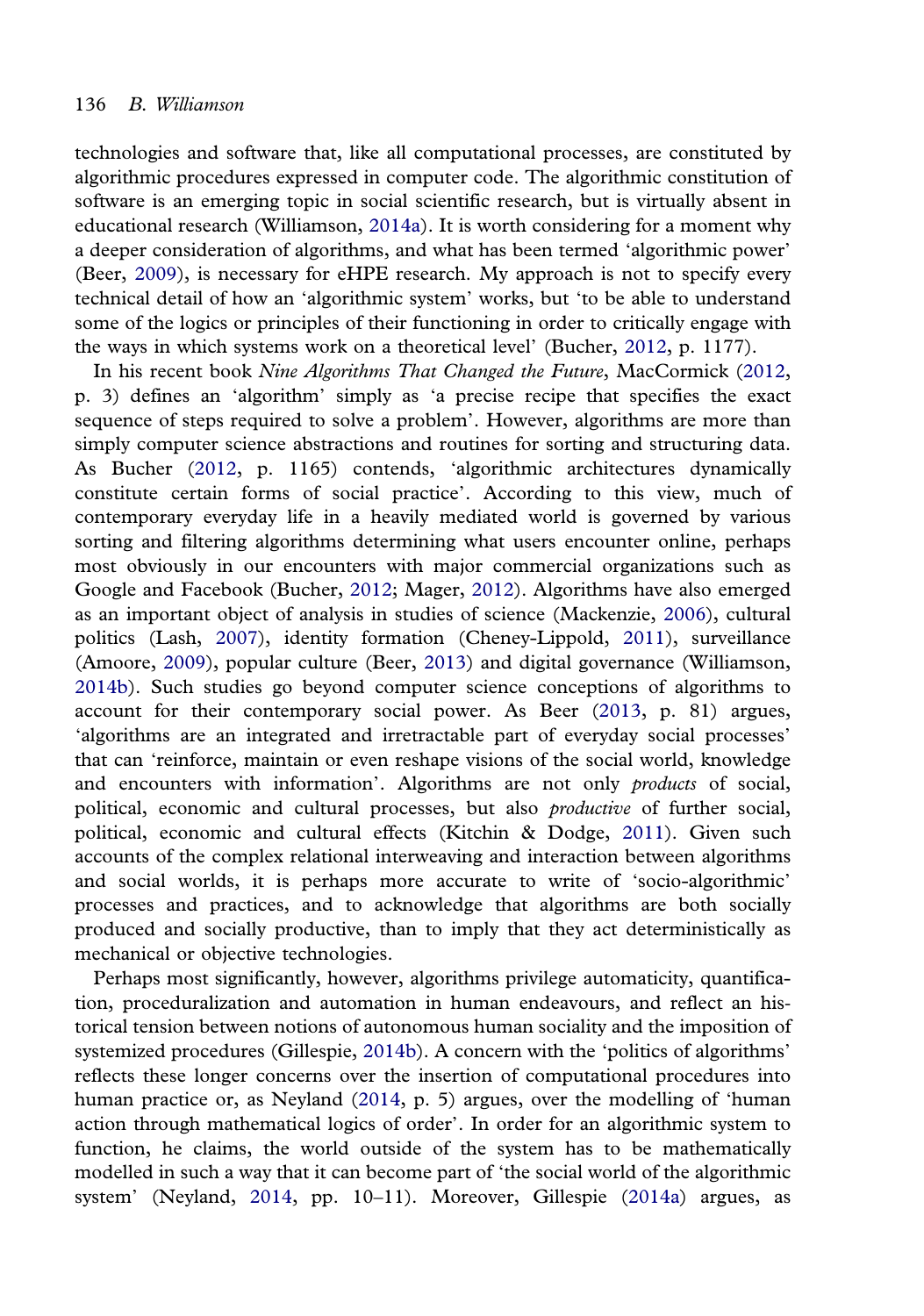algorithms are increasingly being designed to anticipate users and make predictions about their future behaviours, users are now reshaping their practices to suit the algorithms they depend on. This constructs 'calculated publics', the 'calculated approximation of a public' through its traceable activities and the subsequent presentation of a public back to itself that shapes its very sense of itself, thus helping to constitute 'publics that would not otherwise exist except that the algorithm called them into existence' (Gillespie, [2014a](#page-19-0), p. 189).

The notion of a calculated public, both measured and presented back to itself, is important in considering the role of self-tracking technologies and algorithms interacting with students in eHPE. Ultimately, we need to consider how certain forms of health data are chosen for collection by these devices; inquire into the evaluative criteria, promises of objectivity and models of health and the body built into their algorithmic systems; consider how these algorithms are constructed to anticipate users' behaviour and predict their likely futures; and examine how these calculative activities conjure new publics and new subject positions into being.

#### The 'quantified self' as a 'calculated public'

It is worth briefly restating at this stage that the use of health tracking in eHPE is an emerging issue, with little evidence to date that there has been any sustained take-up of such devices in schools. The point I want to make is that a market for health tracking in physical education is emerging that is linked to a much wider global trend often captured in the term 'quantified self', and that by taking seriously this movement, its associated technologies and the basic algorithmic functioning of its models, we may be able to apprehend some of the issues facing educators in the digital future of physical education. Focused on the ideal of a 'data-driven life' and 'self-knowledge through numbers', self-quantifiers use statistical data collected from self-tracking mobile devices, electronic biosensors and data analytics apps to understand their personal health and, on that basis, to modify and optimize their health behaviours (Wolf, [2010\)](#page-20-0). The term 'quantified self' has since been applied to the use of health-tracking devices for various practices of 'lifelogging', 'lifestreaming', 'self-science' and 'personal informatics'.

To give a general technical sense of this area, digital health-tracking devices include a variety of smartwatches, wearable biosensors, accelerometers, pedometers, biometrics, GPS devices and Wi-fi or Bluetooth-enabled clothing and wearable body metric textiles, plus assorted smartphone applications and peripherals. Swan ([2012\)](#page-20-0) describes an emerging 'sensor mania', where personal health-tracking technologies are part of a vast interconnected 'Internet of Things'. Twinned with these devices, a huge range of apps to support user-led health data collection are available to track and analyze physical movement, food and drink intake, energy expended, sleep levels, blood glucose levels, cholesterol levels, calories burned, mood and emotion, inactivity and more. These apps allow users to interpret and visualize the health data collected through tracking devices, and to use these insights from the data to inform their health behaviour choices. Some health-tracking apps also feature built-in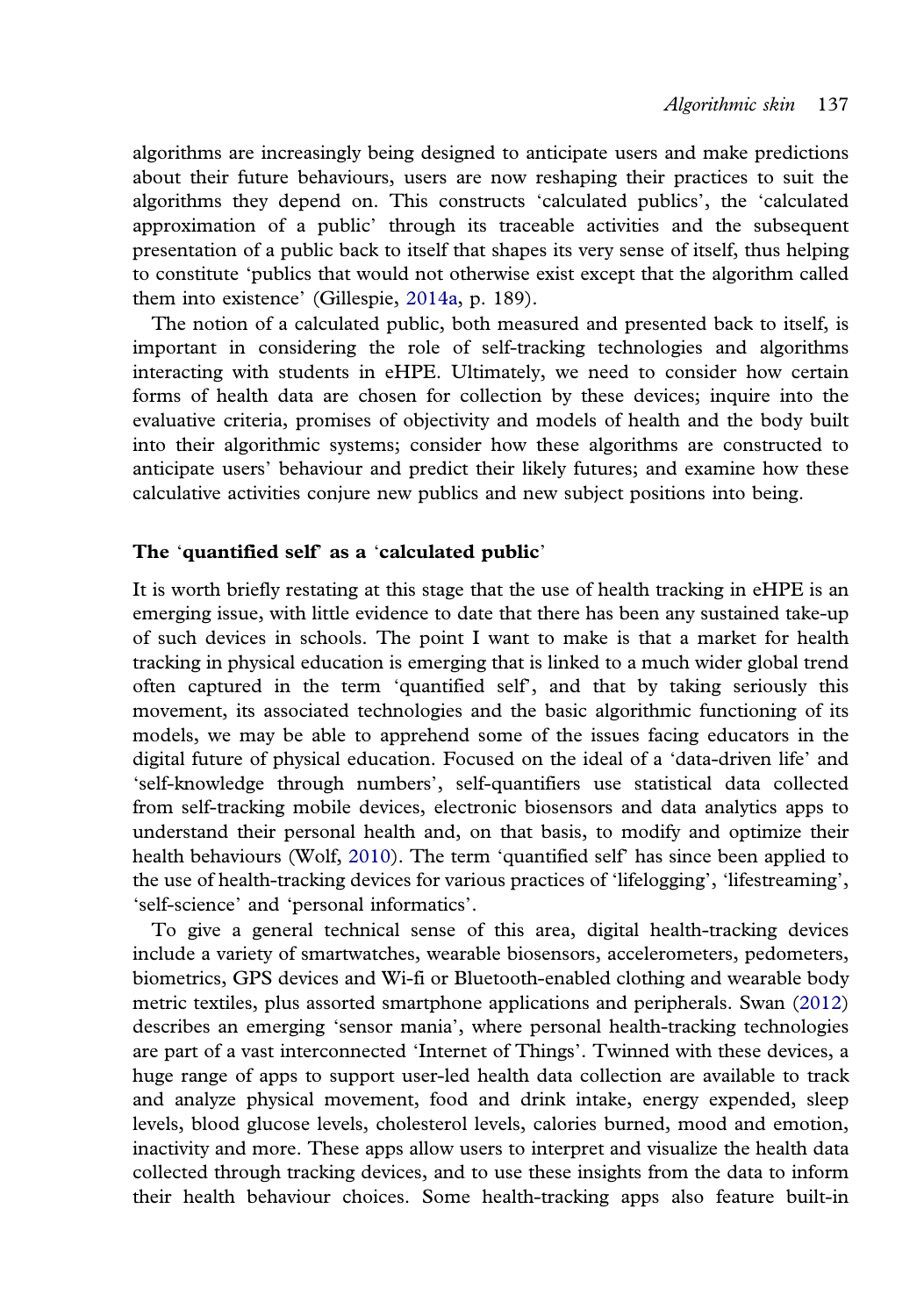'personal analytics' capacities that permit users to synchronize and connect different datasets in order to generate more fine-grained data about their own health, dietary and physical activities.

Major computing and mobile technology companies have entered the field, including Apple and Google, and a lively entrepreneurial 'start-up' scene has emerged (Boessel, [2013\)](#page-18-0). Strong interest in self-quantification has also been expressed by medical professionals and by governments, and health tracking is an emerging topic in government health strategies. The UK organization Nesta ([2014](#page-19-0)) has documented the emergence of a number of trends related to personal health data for medical, governmental and commercial purposes alike, and speculated on the further emergence of devices and practices such as wearable sensing technologies, biometric cards, health-based 'data currencies', body 'hacking' and data-driven citizen 'care circles'. In addition, a distinctive cultural discourse has emerged around these health-tracking devices and apps. The emphasis is placed on personal goals and challenges, 'life projects', personal discovery, motivational prompts and nudges, being rewarded for meeting or beating goals and using insights gained from data to make healthy lifestyle choices. The language of social science is also invoked through commitments to 'self-ethnography' and 'self-science'. The quantified self is an emerging hybrid assembled from social science methods, public health agendas, digital tracking, social networking and the 'start-up' discourse associated with Silicon Valley entrepreneurship.

There is now evidence of self-tracking and quantification technologies being designed for use by younger people, including very young children. Within the quantified self community itself, there are some emerging indications of 'quantified child' activities mobilizing health-tracking technologies and techniques. A number of commercial child-tracking devices and applications have been launched to allow parents to generate knowledge about their child's health. These include sensorenabled 'smart diapers' to enable urine analysis and identify health patterns, and 'smart baby clothing' activated with 'sleep algorithms' and temperature and respiratory sensors to continually monitor infant health (E. Williamson, [2014\)](#page-20-0).

The physical education schools market is an obvious target for health-tracking products. A key emerging area is health-tracking devices and apps for students that are designed to encourage healthy lifestyles, aid dietary planning and encourage physical activity. Popular features of health-related apps for children include the concept of caring for virtual creatures by fulfilling their dietary and fitness needs, often combined with various gaming and competition elements and online social media environments (Hswen et al., [2013\)](#page-19-0). For example, Zamzee consists of a wearable physical activity meter twinned with a social media experience and per‐ sonalizable avatar, as well as online leaderboards and facilities for accessing individual activity graphs, sending status updates and earning virtual currencies. Another hybrid health gaming/social media platform for children is Sqord, which consists of a wearable data logger, an online social media environment and a personalizable onscreen avatar called a PowerMe. Sqord is marketed as 'one part social media, one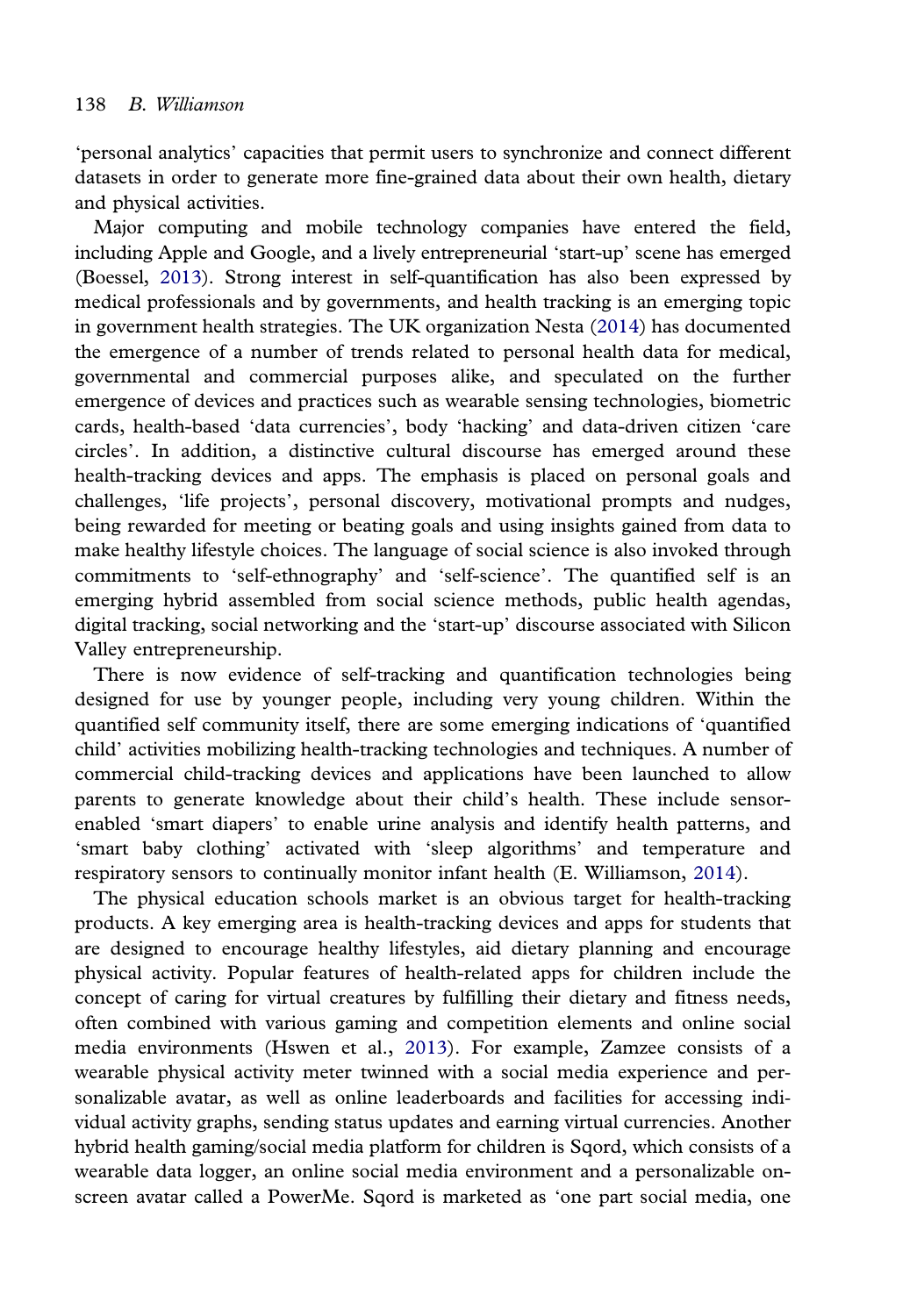part game platform, and one part fitness tracker'. Extensively piloted and tested in schools in the USA, Sqord is targeted firmly at the physical education market:

Sqord gives you an administrative reporting tool with quantifiable metrics on the physical activity, levels, and participation of each of your players. No more guesswork or gray areas in measuring physical activity. Sqord puts the numbers in plain view, and allows your teachers and coaches to see exactly what's what in real-time. (Sqord, [2014](#page-20-0))

Sqord users can compete with one another on an online leaderboard through everyday physical challenges, as measured by their activity trackers, and are able to win medals and 'sqoins' as rewards for completion of goals, which can be used to purchase upgrades and personalized features. The Sqord social media environment promotes peer competition as a motivational technique. Sqord also provides an administrative reporting tool for educators to access metrics on the physical activity levels and participation of each child player. Likewise, Polar Active is a wristwatch device that twins with the online polargofit.com online environment to allow teachers to view, analyze and evaluate their students' physical activity. This product, along with others, forms part of an emerging market in wearable physical activity monitors now being promoted to schools that combine tracking and sensing capacities with built-in algorithms for estimating health (Schaefer, Van Loan, & German, [2014\)](#page-20-0).

Sqord, Polar Active, Zamzee and others act as a bridge between the quantified self trend and physical education pedagogy, and represent a convergence of devices, software, apps, techniques and discourses of self-quantification with pedagogic practices, commercial imperatives and governmental health agendas. As Rich and Miah ([2014](#page-20-0), p. 305) have argued, 'increasingly, younger people engage with these technologies as pedagogical devices through which they learn to recognize themselves and/or others as good, healthy, active and/or having desirable bodies in the pursuit of healthiness'. This hybrid mix of pedagogic technologies and modes of selfmanagement is ordered and organized (at least partly) by underlying algorithms and their inbuilt models of the body in order to make the health of the child amenable to measurement and management. Self-quantification is, then, more than a participatory online movement: it invites powerful commercial, governmental and medical research involvement. These are not neutral and value-free activities, but politically and economically charged industries for which individual health data can act variously as sources for governmental policymaking, academic knowledge production and revenue creation. As such, self-quantification produces a 'calculable public', a public that is presented back to itself through the data organized and coordinated by algorithmic approximations of its traceable health activities. Such a public is made amenable to being calculated upon by a spectrum of government and medical agencies, third-party analysts and commercial data industries. In turn, it is incited to identify itself and act upon itself in terms of those numbers and their modes of visualization. Having identified some of the key technologies and techniques of selfquantification, including those designed for use by children in educational settings, the rest of the article provides an initial conceptualization of the operational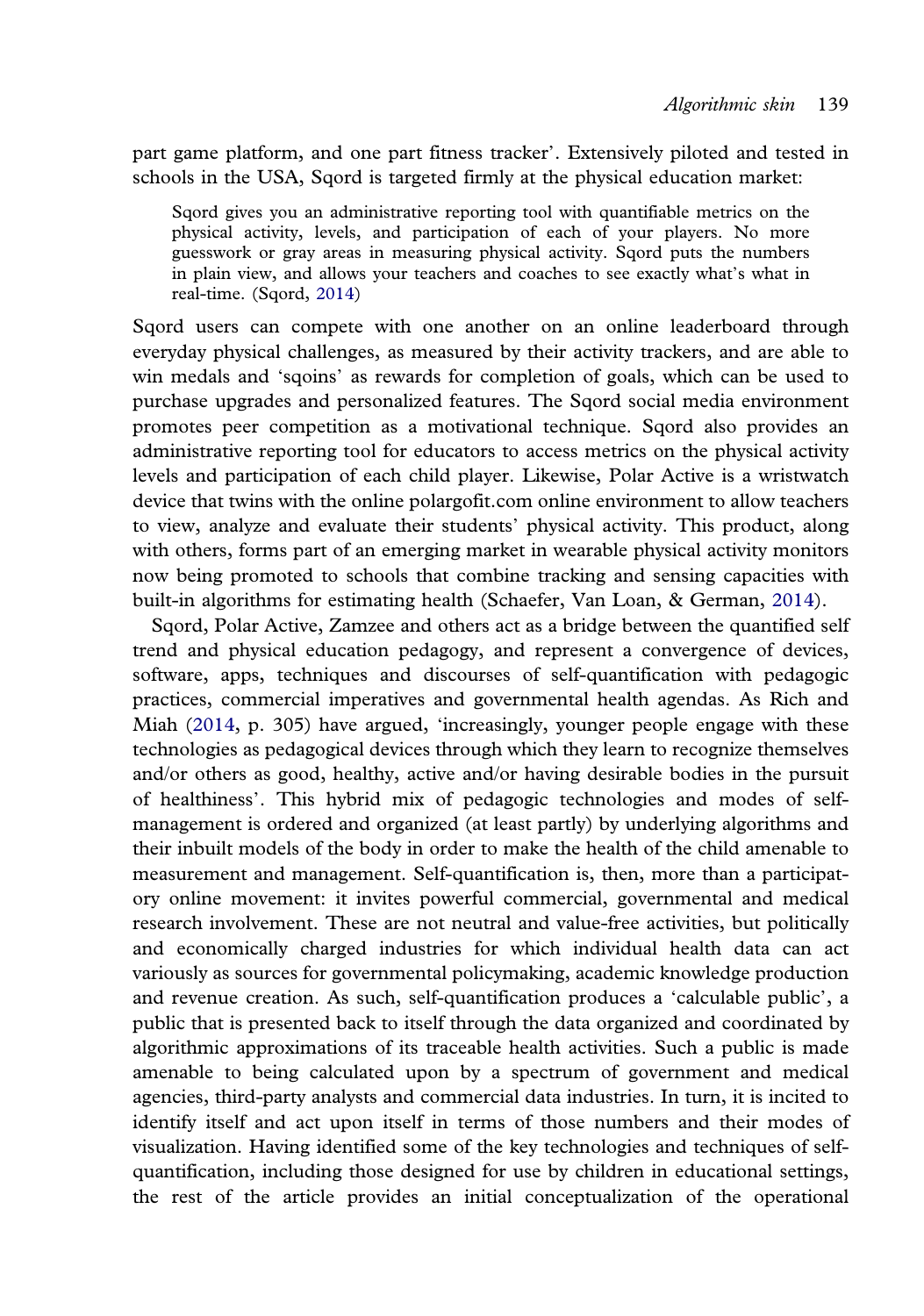#### 140 B. Williamson

principles of these algorithmic systems—that is, it does not provide a specification of the technical functioning of the algorithms at work, but an account of the proceduralization of human actions that they model.

#### Biopedagogies of body optimization

Self-quantification represents a new algorithmically mediated pedagogic technique for governing and ordering the body. Rich and Miah [\(2014](#page-20-0)) have recently called for more attention to the 'public pedagogies' of health technologies—the pedagogical processes operating in the kind of digital devices and environments described above that bear on what and how people learn about their bodies and health. Elsewhere in the physical education literature, 'biopedagogy' is an accurate term for these new digitally mediated techniques of bodily monitoring and enhancement. If 'pedagogy' refers to forms of conduct, knowledge and practice acquired from someone or something considered an appropriate provider, as Bernstein [\(2000](#page-18-0)) conceptualized it, 'biopedagogy' refers to pedagogies in which the actual physical body, bodily practices and healthy conduct of the learner are made into the object of intervention. Such 'body pedagogies' generate and convey knowledge, competencies, skills and moral codes, which define what the body is and ought to be, whose and what bodies have status and value, and what 'body work' needs to be done to make one's body 'fit' (Evans & Rich, [2011](#page-19-0)).

These pedagogies, and the digital companies that provide the devices, apps and resources to mediate them, have a crucial role to play in the governing of children's health. Governing through physical education pedagogies here refers, as Vander Schee ([2009](#page-20-0), p. 558) phrases it after Foucault, to the deployment of 'particular knowledges and truths about the ways in which individuals should conduct their lives for the betterment of self and society'. Indeed, from this perspective, pedagogy is itself a governing practice (Pykett, [2012\)](#page-19-0). Thus, in previous studies of physical education, technologies such as fitness testing and performance data collection have been conceptualized as pedagogic technologies of governing aimed at optimizing the well-being of both the individual and the social order as a whole.

The emerging technologies of the quantified self, including those designed for children and with pedagogical intentions in physical education, have become central to how physical activity is now being classified, categorized and represented, and thus governed and made amenable to management and improvement. Algorithms have been positioned as powerful classificatory mechanisms for moulding and making health and physical activity data intelligible, in ways that govern and order the body of the child and influence how children learn about their bodies and health. Just as 'the decision to classify students by their standardized achievement and aptitude tests valorizes some kinds of knowledge skills and renders other kinds invisible' (Bowker & Star, [1999,](#page-18-0) p. 6), the health-tracking technologies being promoted in physical education can be understood as sorting systems for classifying and categorizing physical activity, thus valorizing certain kinds of activities and rendering others as undesirable. Such forms of classification are not mere bureaucratic formalities but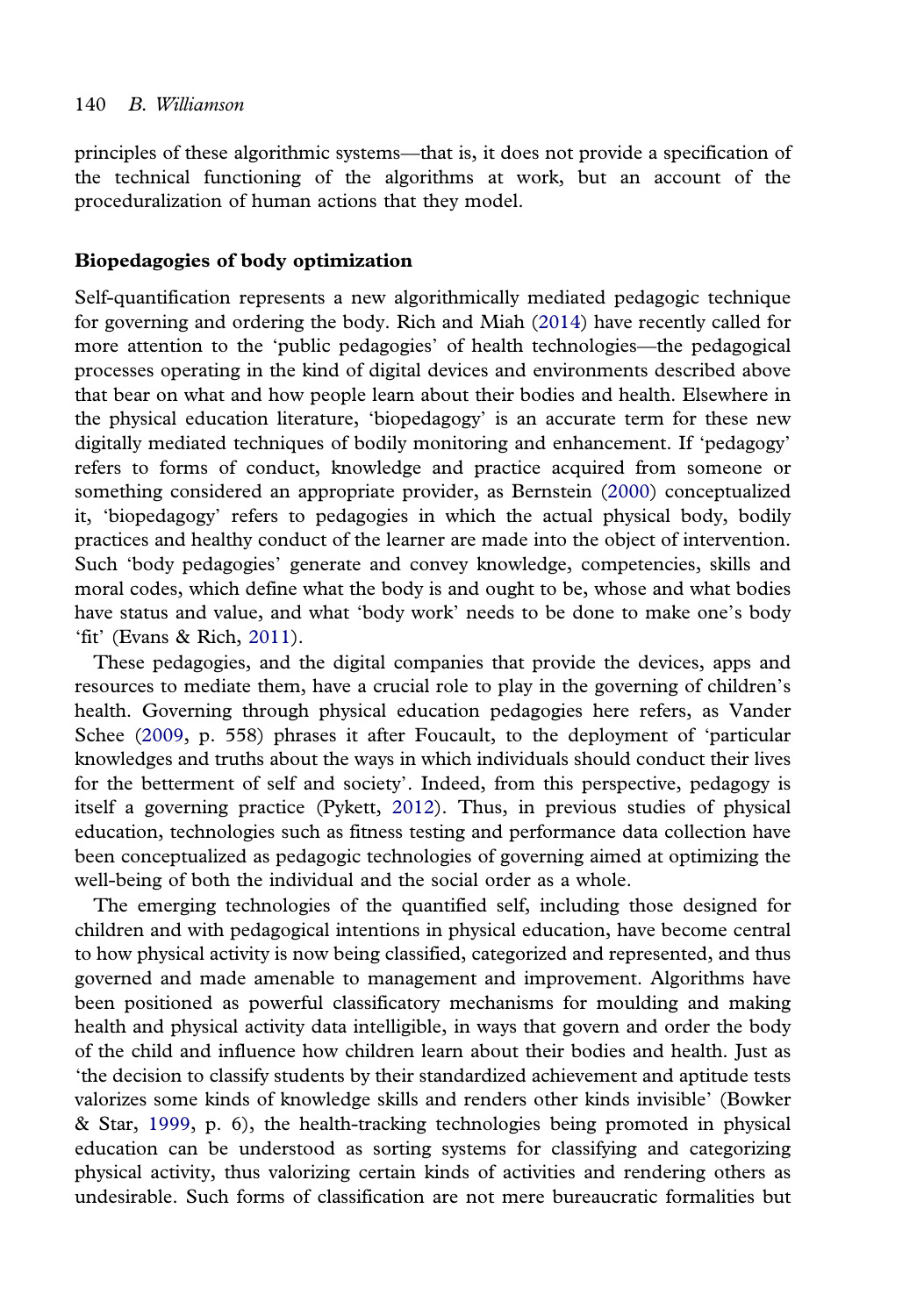hold serious material force as threads that are tied to the ways that schoolchildren are likely to learn to conduct their own lives and bodies.

Although the health-tracking technologies emerging in physical education vary slightly from product to product, based on proprietary algorithms that calculate and present data differently, they are all based on standard algorithmic classification systems that make individuals' health data combinable, comparable and amenable to data visualization and representation. In order for these technologies to function, certain expert understandings and classifications of the body and of healthiness, derived from various sciences, have to be accommodated through being mathematically encoded in physiological models and algorithmic systems. In devices targeted at schools, such as Sqord, a particular socially produced understanding of the malleable and improvable child's body has been folded into the classification systems and algorithms through which it functions. As Neyland  $(2014, p. 11)$  $(2014, p. 11)$  puts it, the task of an algorithm designer is to 'build a world out there into a world in here, in the algorithmic machine'. In the case of self-tracking, monitoring and personal analytics devices in eHPE, this can be rearticulated as a concern with transforming the child's body into a calculable model in the algorithmic machine. The algorithmic models that are built into pedagogical self-tracking technologies combine various bioscientific understandings, physiological models and forms of medical and psychological expertise. Devices such as Polar Active, Zamzee and Sqord classify the child's body and health in ways that are intelligible to children, and that touch them in very real corporeal ways by enforcing particular norms and attaching statistical measurements, as encoded in their algorithms, of bodily health and physical activity. This algorithmic and classificatory system enforces a particular understanding of what 'health' is, as defined through the classificatory scheme written into their algorithms, which can thread back into the ways that schoolchildren will come to see, identify and conduct themselves.

Such socio-algorithmic processes are not neutral, objective sources of knowledge. Instead, as Lupton  $(2013, pp. 14–15)$  $(2013, pp. 14–15)$  argues, 'the data themselves and the algorithms that interpret them and make predictions based on them are social actants' with a 'profound impact on how individuals view themselves and the world'. Selfquantification encourages children to understand their bodies as 'personal laboratories', and in terms of 'objective' data and metrics rather than subjective, haptic and sensory-embodied knowledge. It makes the body of the individual visible in terms of data, calculable as numbers, and on that basis amenable to enhancement, though as Nafus and Sherman ([2014](#page-19-0), p. 1793) caution, self-trackers

interact with algorithms not as blind, mindless dupes, but as active participants in a dialogue that moves between data as an externalization of self and internal, subjective, qualitative understandings of what the data means.

While there is certainly interpretive flexibility in how users engage with technologies, self-quantification algorithms also do structure and shape possibilities for action. The ways in which health-tracking technologies may be enforced through their use in school pedagogies and curricula may also work to reproduce and solidify social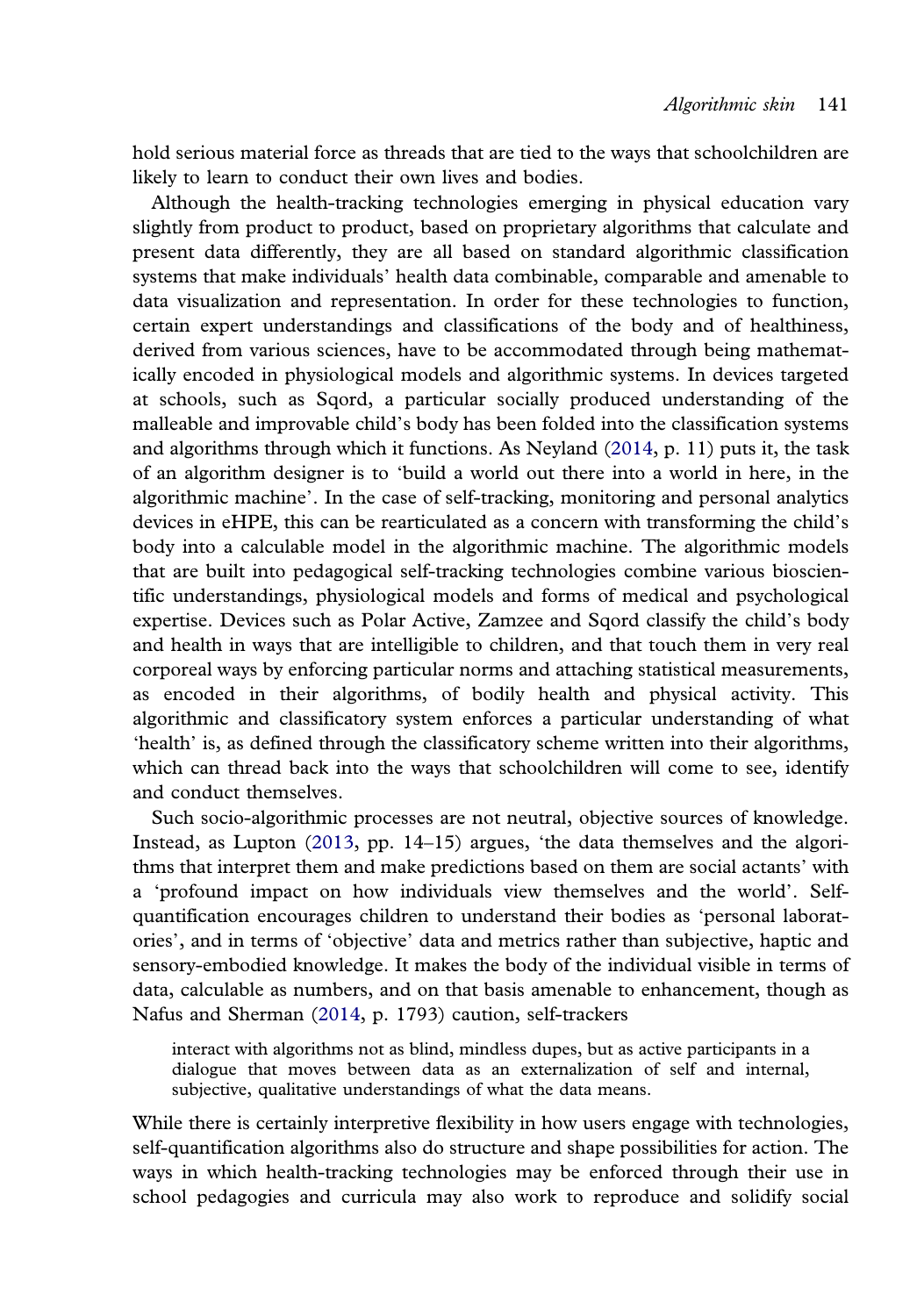#### 142 B. Williamson

norms and expectations around child health, not least as they interact with existing public health agendas around, for example, obesity.

As a result of these emerging biopedagogies of self-quantification in eHPE, children are increasingly, it seems likely, going to be incited to view their own bodies as malleable, correctable and improvable, and to experiment upon themselves to make themselves better than they are. Sqord, for example, encourages child selftrackers to customize their 'PowerMe' avatars and to display them to one another via a social media environment. As the website explains,

Everything in Sqord centers around you and your fully customizable PowerMe. Make yours look like you, or make it how you want to look that day. Your friends will see you your way, and you'll see them how they want to be seen. ([http://www.](http://www.sqord.com/) [sqord.com/\)](http://www.sqord.com/)

Consequently, the body of the learner has been made into a seemingly legitimate pedagogic site for presentational enhancement. The point being made by Sqord and similar products is that the body can be taught, improved and optimized, and through 'the process of collecting, visualising, sharing and monitoring such data on one's body in a public space, users learn about the body in terms of appropriate forms of maintenance, development and repair' (Rich & Miah, [2014](#page-20-0), pp. 305–306). Self-quantification is part of a technologically solutionist obsession with 'tuning' and 'perfecting' the body with the right algorithms. The child's body is made amenable to being recoded and reprogrammed, manipulated, enhanced and optimized according to new socially desirable norms as modelled, organized and ordered in algorithmic system of self-quantification.

#### Pleasurable predictive dataveillance

A central issue for researchers of self-quantification with children and in physical education is that of surveillance. In particular, self-tracking devices, when twinned with powerful data analytics software, can transform simple 'monitoring' into the 'prediction' of children's future behaviours and bodily health. In contrast to typical images of digital surveillance being undertaken covertly by government agencies and commercial companies, self-tracking appears to be a more benevolent form of surveillance. Indeed, as with many other forms of digital 'dataveillance', individuals increasingly submit to being monitored and tracked by voluntarily surrendering their personal data (Raley, [2013](#page-20-0)).

Part of the seduction of voluntary surveillance through health tracking, particularly as it is now being marketed to children and schools, is the tactic of designing the technologies along the lines of videogames or competitions. Creature-based apps such as Sqord, Fitter Critters and Zamzee represent the 'gamification' of digital health among children. Many mainstream self-tracking devices and apps feature gaming elements, such as competing with others on specific physical activity challenges or racing to complete goals. Programmes and devices that promote healthy eating habits using points and fitness and weight loss coaches for game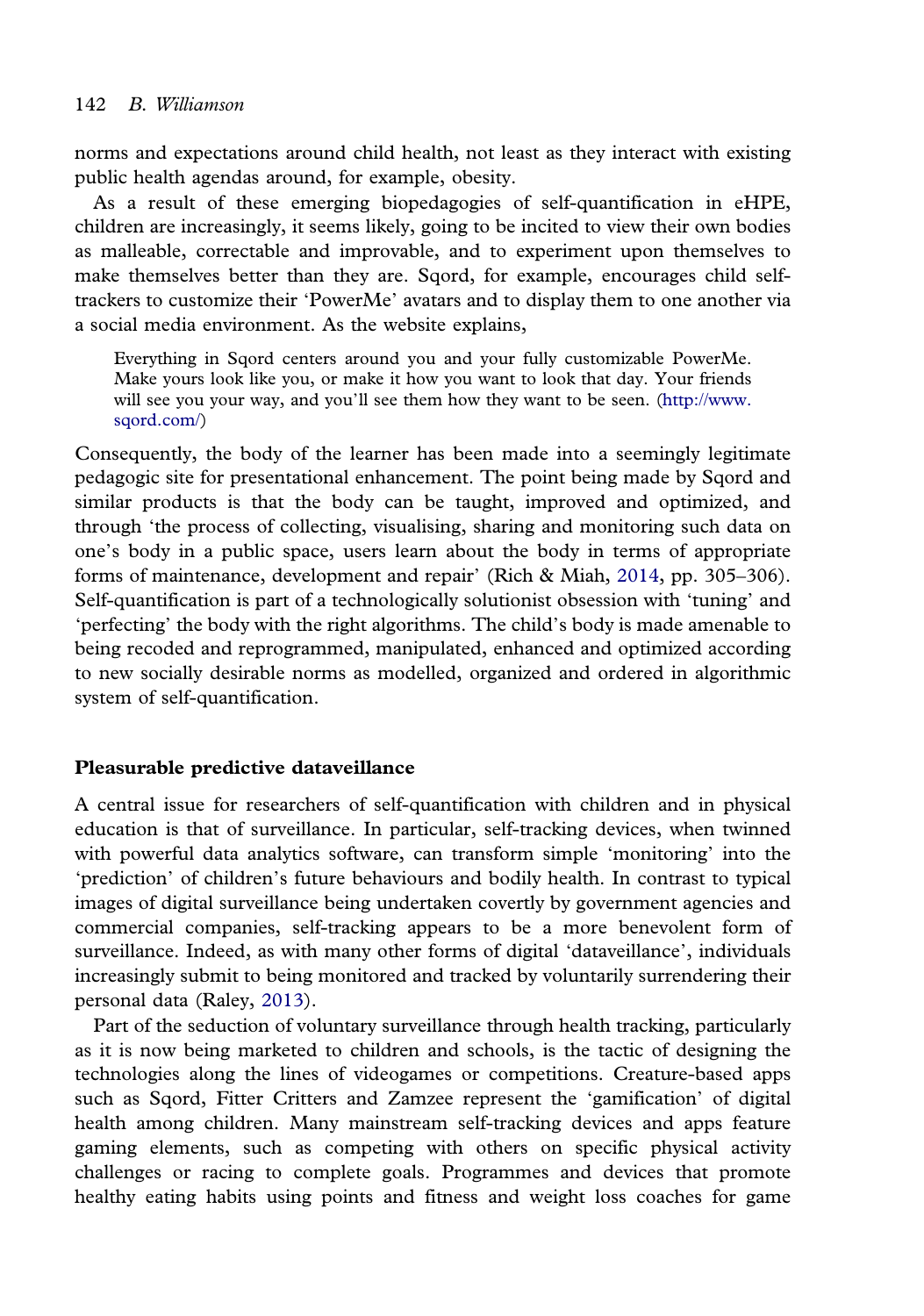consoles are obvious examples of gamification. These techniques promise to make everyday tasks more rewarding, fulfilling and fun, using incentivization and rewards to shape desirable behaviours such as physical exercise or healthy eating habits. Whitson [\(2013\)](#page-20-0) refers to gamification strategies in self-tracking as 'pleasurable surveillance'—a kind of self-monitoring and self-policing done voluntarily and for fun. However, the algorithms that enable children's physical activity and health data to be translated into games and competitions are not politically innocent. Many of the algorithms enabling these devices and apps are proprietary to the commercial companies producing them, are variable in what and how they measure and calculate the data and are rife with embedded value judgments that reward some activities and not others.

Applying a concern with data-based surveillance to health tracking, Ruckenstein ([2014](#page-20-0), p. 69) argues these devices make formerly 'unknown' aspects of bodies and lives more 'detectable', 'transparent' and 'visible'. Through such personal analytics being promoted in physical education in products like Sqord, the individual child is to be 'sliced' up or deconstructed into data flows; the body and mind abstracted into data visualizations, composites of information and representations. For example, Sqord enables students to generate data visualizations that chart 'activity points' won for activities they have performed at an hourly, daily or weekly scale, as well as to use these activity points as a form of virtual 'currency' to purchase customizations for their graphical on-screen avatar. These informational and decorporealized databased versions of the self, or 'data doubles', enable children to see, know and understand the problems of their corporeal selves through seemingly objective, scientific and reliable representations of the data. The algorithms at work in such devices and apps enable biophysical data to be captured as an input, and then translated in real time into a digital output as numbers and data visualizations that have the power to persuade students of their bodies' problems and then nudge and coerce them to reform themselves. Personal analytics do not just render the body as abstract graphs, tables and figures in real time, but make it actionable.

It is clear that the emergence of health-tracking technologies in schools enable a pleasurable and voluntary form of dataveillance to become one of physical education's future pedagogies. It should also be noted of course that there are continuities here with how fitness testing, pedometers and movement analysis software have already been accepted as surveillant technologies in physical education. Indeed, the widespread acceptance of fitness and activity assessment tools like Fitnessgram in the USA suggests that newer digital forms of personal analytics will be easily accommodated into physical education provision in schools in ways that will exacerbate existing uses of student data for surveillant and performative purposes. As Gard ([2014](#page-19-0), p. 833) notes in relation to Fitnessgram:

there is evidence that schools … are structuring their physical education programmes—and therefore the information they use to instruct children and explain their programmes to the broader public—in ways that prioritise student performance in these data collection exercises. … Fitnessgram is one example doubtless others will follow—of how HPE might be digitally shoehorned into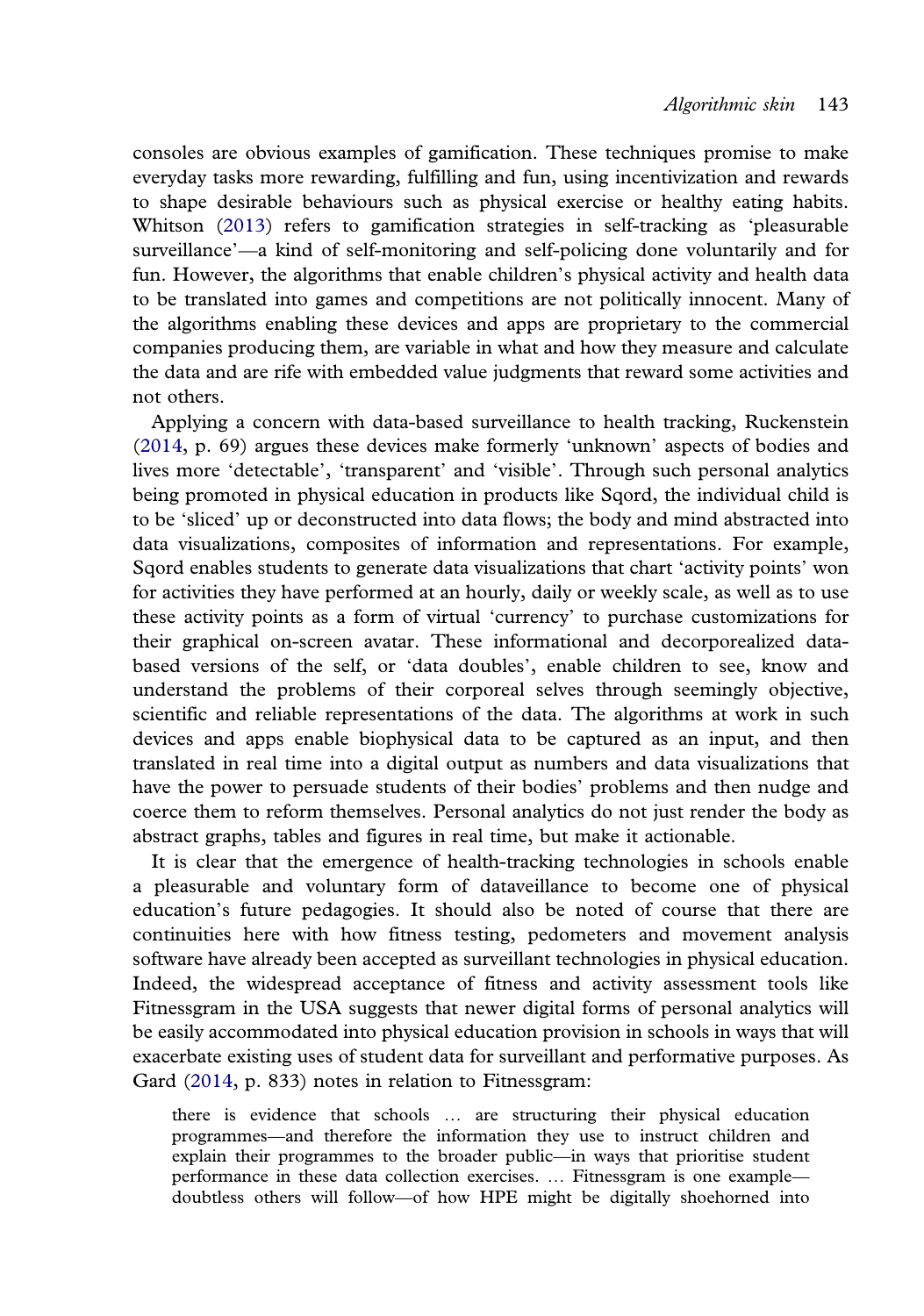#### 144 B. Williamson

conformity with the worldwide trend towards measurability, accountability, performativity and standardisation in other areas of the curriculum.

The latest upgrades to Fitnessgram itself also feature data-mining functionality, webbased data collection, mobile apps, and reader-friendly graphical visualizations that demonstrate how new technical developments in mobile activity monitoring and data analytics are feeding back into existing surveillance products. These are making the collection, accumulation and dissemination of large datasets about children's physical health and fitness more easy and efficient to administer to accomplish. Lupton ([2014,](#page-19-0) p. 9) suggests that the use of digital self-tracking devices and apps in school-based health and physical education is a form of 'imposed self-tracking' and argues that 'some physical education teachers are beginning to require their students to wear such devices as heart-rate monitors to determine whether they are fully participating in set exercise activities and to compare their exertions with other students'. We can see from such examples how the data are becoming not just a tool for measurement, but are actually influencing pedagogic practice, curriculum design and disciplinary techniques. This is leading, as Selwyn ([2014](#page-20-0), p. 9) notes in relation to digital data use in education more generally, 'to a recursive state where data analysis begins to produce educational settings, as much as educational settings producing data'.

Moreover, the personal analytics embedded in health-tracking and activitymonitoring technologies are part of a much wider socio-technical trend in the development of predictive 'machine learning' techniques. 'Machine learning' is the term to describe 'intelligent' software systems that utilize adaptive algorithms and statistical models to analyze users' data in order to anticipate or even predict their future actions. Utilizing 'taught algorithms', Mackenzie [\(2013](#page-19-0), p. 399) argues, 'programmers construct models that predict what people will do' through 'transforming data on events, actions, behaviours, beliefs and desires' into probabilistic predictions of the future that then can be used to decide on the action to be taken in the present. The statistical models and algorithms of predictive machine learning techniques are enmeshed in powerful social currents of thought. Machine learning is part of a world in which 'probabilistic outcomes' and predictions about the future increasingly influence people's 'everyday actions, habits and practices' (Mackenzie [2013,](#page-19-0) p. 396). Driven by the machine learning techniques and the adaptive algorithms of personal analytics, health tracking may then be understood not just as a real-time data practice but as an anticipatory or 'future-tense' practice, premised on the use of devices programmed with the power to predict probable personal actions based on the analysis of data traces of past actions.

Through self-tracking technologies of anticipation in physical education, the student is to be solicited as a little expert of the future, enabled to anticipate, calculate, predict and project a spectrum of bodily probabilities and possibilities. The student's data double is the source for algorithmically mediated modes of self-anticipation and projections of possible futures. As such, self-quantification techniques in physical education might be approached analytically as an emerging form of both pleasurable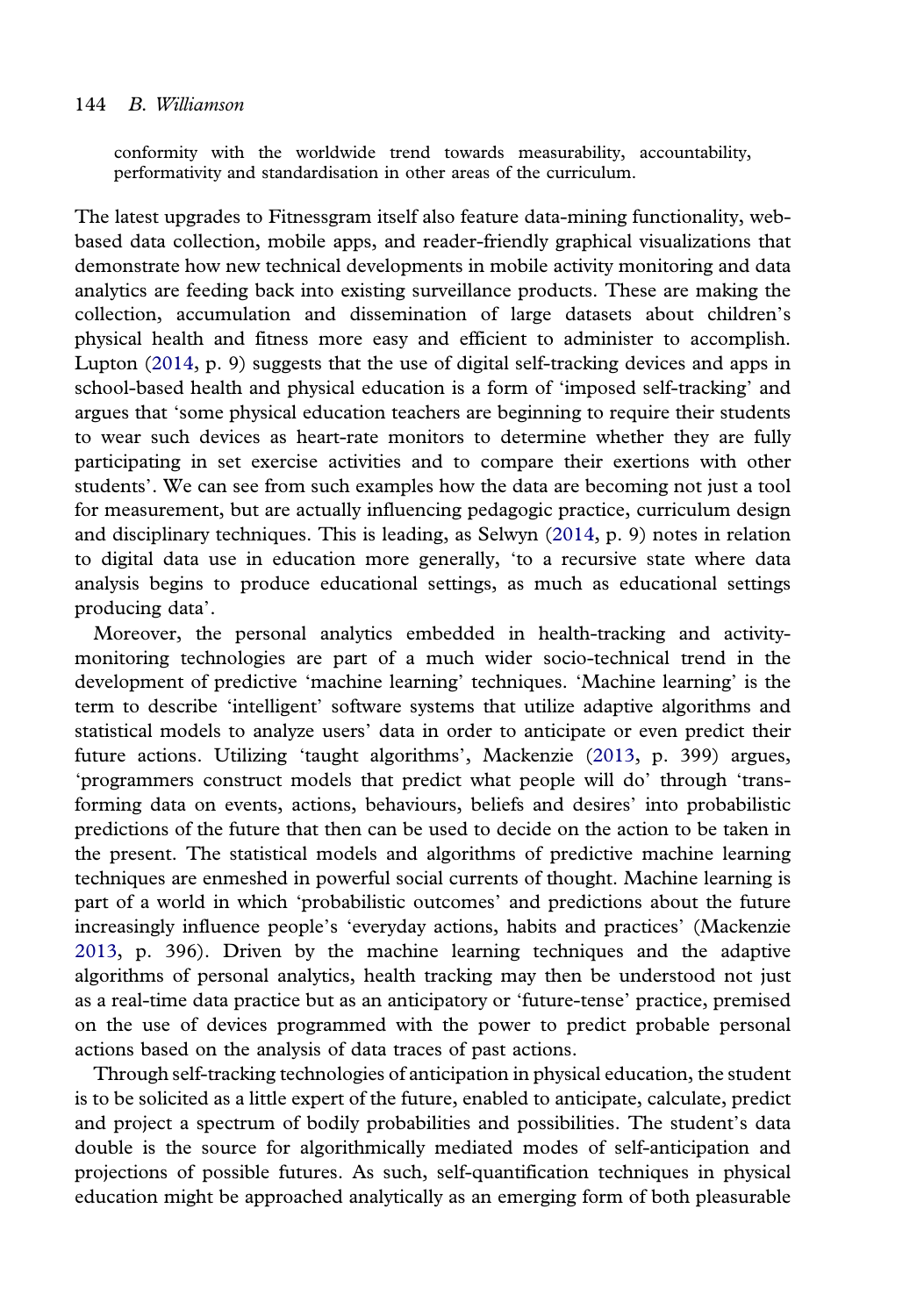and predictive biopedagogy—a pedagogy of bodily inspection, monitoring and improvement based on the anticipatory technologies and algorithmic systems of predictive analytics and enacted through techniques of gamification and dataveillance. All of these raise an important issue for the digital future of health and physical education. The predictive capacity of personal analytics makes it possible to apply algorithmic processes to predict students' likely futures and, on that basis, to pre-empt their actions and activities. Yet little is known about the selection, values and assumptions of the 'training data' that machine learning algorithms act upon. Such data may be incomplete, partial, or even incompatible with the data that the algorithm will operate on 'in the wild' (Gillespie, [2014b](#page-19-0)). Decisions about how to train a machine learning algorithm will always be made by algorithm designers and computer programmers. Given that such data can only ever remain partial and approximate, and how they reflect the value judgments and assumptions built into the data's models, there is a real possibility here that students' healthiness may be increasingly determined by automated procedures, and their future lives shaped by algorithmic systems embedded in the value systems and decisions of computer coders rather than physical educators. This certainly adds an extra and largely hidden layer of complexity to the trend in outsourcing of health, sport and physical education (Williams, Hay, & Macdonald, [2011\)](#page-20-0), further complicating existing concerns about the suppliers authorized to select physical education resources or to define the quality of physical education materials (Evans & Davies, [2014](#page-19-0)).

#### Corporealgorithmic connections

So far we have considered how educational health-tracking devices constitute a new form of biopedagogy, and identified the surveillant and predictive capacities of such technologies for the data-based shaping of students' future lives. But what happens to the body of the student in practices of health and activity tracking in eHPE? In line with post-humanist literature which has sought to erase the boundaries between humans and non-humans and to reveal the technological metaphors that we use to understand ourselves(e.g. Hayles, [1999\)](#page-19-0), many of the metaphors used to describe the technologies and techniques of the quantified self routinely juxtapose the body with machinery. This includes metaphors of measurable 'input/output' ratios from cybernetics, vehicular imagery of 'a dashboard for your body', computer imagery of 'body hacking' and the 'body as the ultimate computer' and data-related references to the body as a 'data factory emitting digital exhaust' (Lupton, [2013](#page-19-0), pp. 26–27). Using such technological metaphors of intense human–computer interaction, people are represented merely as 'nodes' in the 'Internet of Things', exchanging data with other people as well as with other objects and devices through networked communication and informational infrastructures:

The body in this discourse becomes positioned as a 'smart machine' linked with other 'smart machines'. Bodily sensations become phenomena that are mediated and augmented through machines, transformed into data and then communicated back to the user. This vision of the body as augmented via self-tracking devices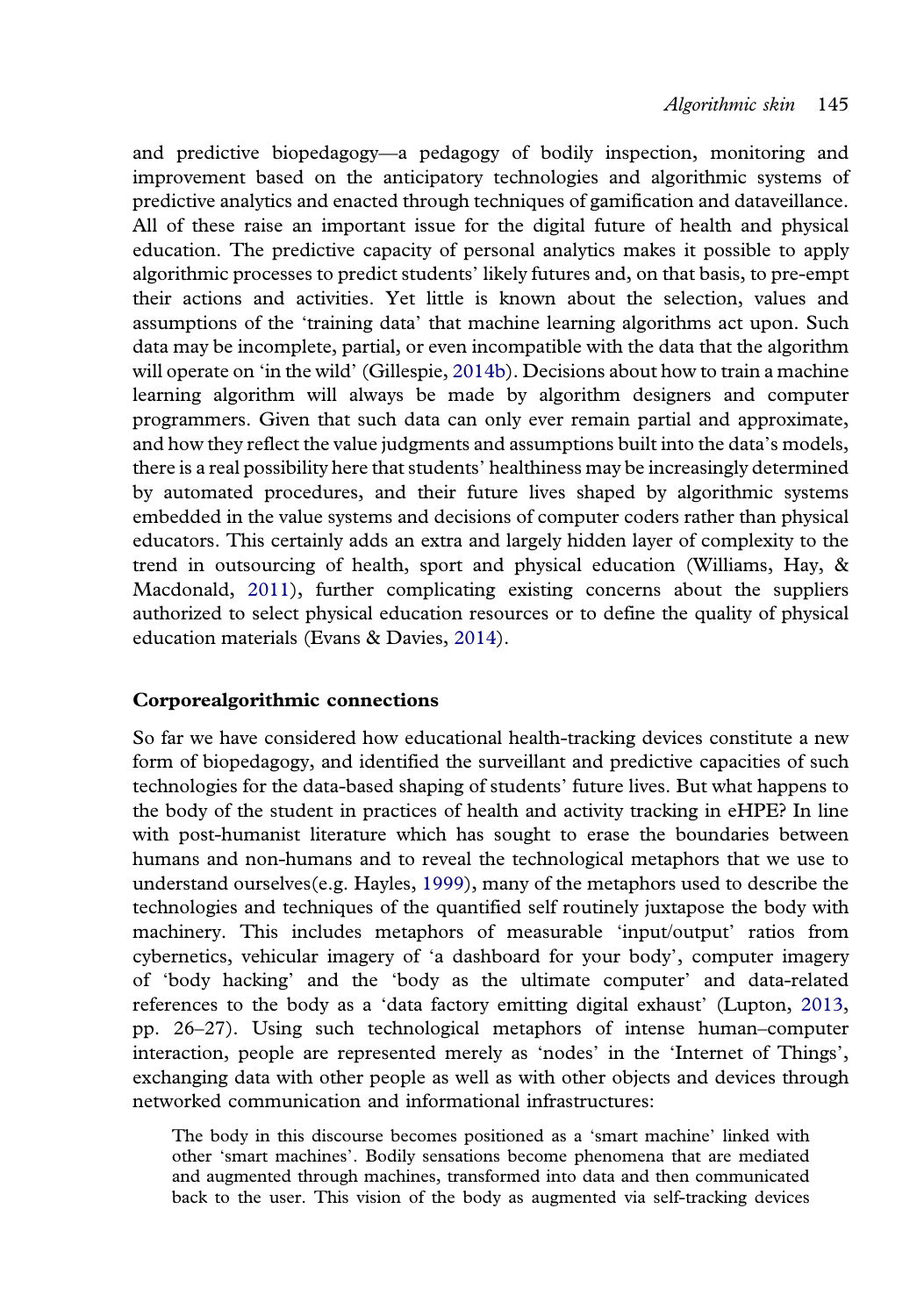present a digital cyborg, in which such devices not only become prosthetics of the body but extend the body into a network with other bodies and with objects. (Lupton [2013,](#page-19-0) p. 27)

Through health-tracking data, the body appears increasingly as part of an extended and distributed digital information system. Similarly, in their article on the pedagogies of self-tracking, Rich and Miah ([2014](#page-20-0), p. 308) describe a condition of 'posthuman technological mediation and prostheticisation', in which 'new sensorial experiences, such as the wearing of fitbit health bands, which vibrate when you achieve your activity goals, combine different pedagogical forces to produce em‐ bodied ways of knowing'. Self-tracking technologies targeted for use in physical edu‐ cation likewise link children into distributed networks of hybrid sensorial experiences that are produced through an amalgam of wearable devices, physical gaming activities and algorithmic modes of data analysis and visualization.

Certainly devices like Sqord connect students prosthetically to various wearable devices. But the connection of the body to the machine in health tracking is subtler than this. Rather than the cyborg image of the artificially prosthetized body, selftracking connects bodies into a web of data, analytics and algorithmic forms of power—a 'corporealgorithmic' coupling of bodies and flows of data. From such a perspective, the body can be perceived as part of a distributed system of information, interfaces, data and devices that coordinate, pattern and connect it up to wider networks. The body in such imagery is conceived as a biological core, a skeletal, muscular and nervous system, which is increasingly surrounded and augmented by technical and information infrastructures, a range of 'artificial skins' and a 'networked cognitive system' (Beer, [2013](#page-18-0), p. 131). These artificial skins, however, are leaky and porous with the wider informational environment so that the 'mobility of data meets the mobility of bodies' (Beer, [2013](#page-18-0), p. 162). Digital technologies, from this perspective, open up the body to data flows and the dynamic experience of interfacing with information. Such interfacing is itself now constitutive of much human experience, as bodies have become increasingly overlaid with data and information:

Gradually we are adding a new skin of data to the world, a skin which can also have its own life…. What we are seeing is data gradually becoming a part of how we see the world as it becomes embedded in all of the surfaces we come across, and the moving actors that span them, whether birds and trees or cars or us. (Thrift, [2014,](#page-20-0) p. 1264)

Intricately webbed into data flows through mobile devices and wearable sensors, the body moves in 'coded spaces' where the flow of data through the environment can shape physical movement and activity (Kitchin  $\&$  Dodge, [2011\)](#page-19-0). It is clear that metaphorical accounts of personal data as bodily surfaces and 'artificial skins' linked to wider networked systems resonates with images of the quantified self as node in a mosaic of connections, mathematical models and proceduralized actions. In this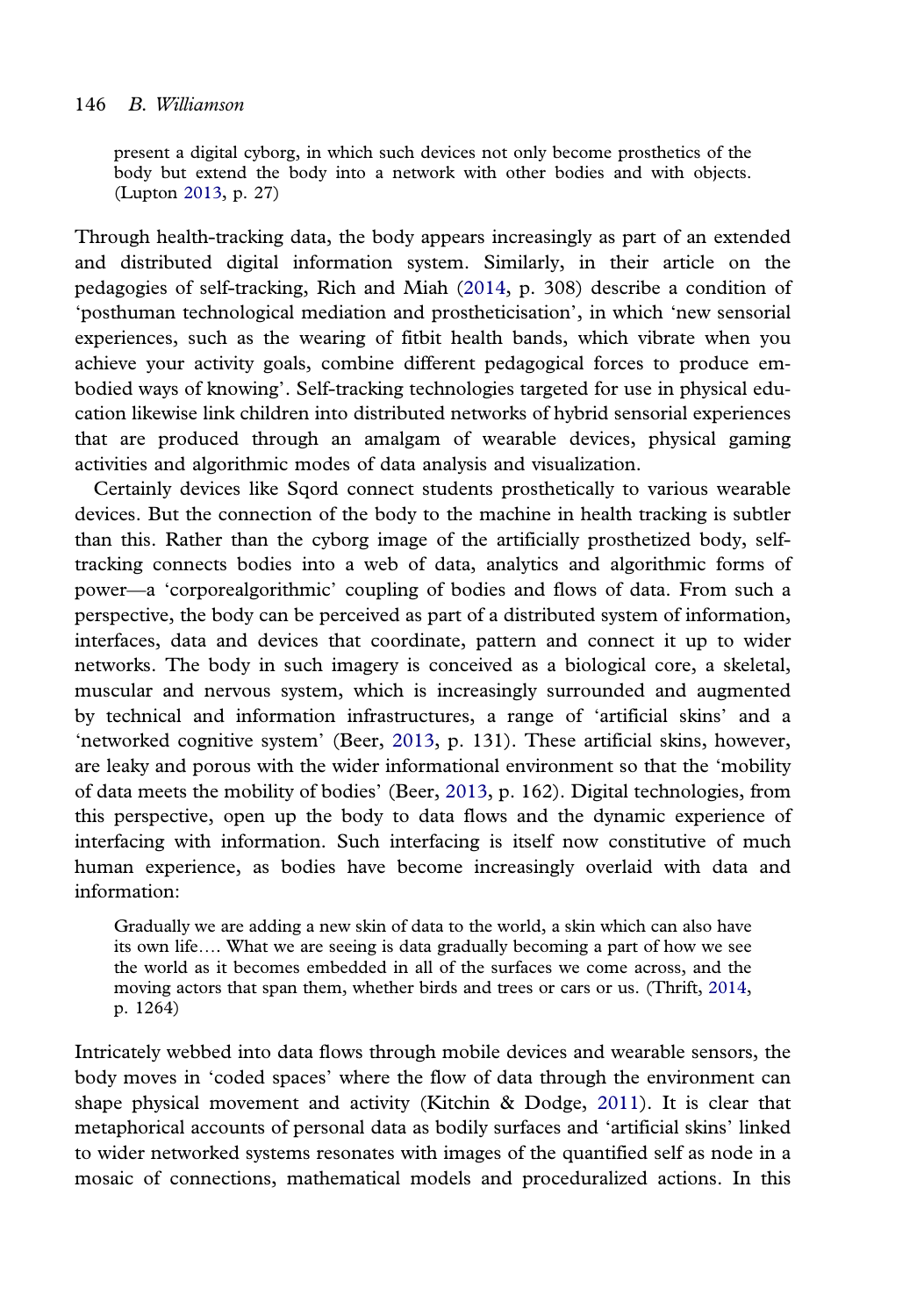sense, health-tracking data act as a kind of active and algorithmic layer of skin that does not only sheathe but animates and orders the body.

For eHPE, such developments raise the possibility that devices such as Polar Active, Sqord, Zamzee and the rest will increasingly interlace children with algori‐ thmic models that have the power to shape the ways in which they think about and activate their own physical capacities. In post-humanist media theory, it has been recognized that the nature of consciousness and subjectivity changes over time as media technologies change—that subjects conceive of themselves and act in relation to the technical environment (Hall, [2013\)](#page-19-0). In the contemporary social media environment, within which emerging health-tracking technologies for physical education must be situated, subjects are increasingly being coordinated by pre-programmed patterns of information that are based on the algorithmic tracking and analysis of their personal data. There is symmetry here with recent theoretical and empirical work in biopolitics, which has shown how the body in recent discourses has been reconceived as a kind of programmable software that can be controlled through sequencing the right kind of codes—whether genetic or computational (Lemke, [2011](#page-19-0)). The body and even the brain are increasingly viewed as malleable, plastic and improvable (Rose & Abi-Rached, [2013](#page-20-0)). As data captured from the body are processed by health-tracking algorithms, specific health problems can be identified and new personalized goals set. This process repositions the student's growing body and subjectivity as the co-constructed product of biology and algorithms—a biological body that is increasingly augmented and expanded through its interconnection with vast coded and networked systems of sensing, monitoring, tracking and control, and with their underlying algorithmic systems of analysis, anticipation and prediction. The pedagogies of health-tracking produce a student growing up in a body with algorithmic skin.

#### Conclusion

This article has aimed to contribute to the discussion in this new Research Forum on the likely 'digital future' of health and physical education. To that end it has explored the idea that health-tracking and personal analytics technologies designed and promoted for use in eHPE are an emerging form of biopedagogy concerned with the algorithmic governance of the body. These biopedagogies are part of the culture of self-optimization and self-knowledge through numbers—a solutionist obsession with 'tuning' and 'perfecting' the body with the right algorithms—that pervades the calculated public of the self-quantification movement. Undergirding self-quantification is a particular set of socially produced classification of healthiness that are now encoded and modelled in the algorithmic systems that track, measure and metricize physical exertion and other bodily and psychological activities. These models are part of a broader issue of how the 'world out there' can be translated 'into a world in here, in the algorithmic machine' (Neyland, [2014](#page-19-0), p. 11), a process that involves translating the body of the student into quantifiable data and fitting them to preexisting classifications. Students are to be governed through particular classifications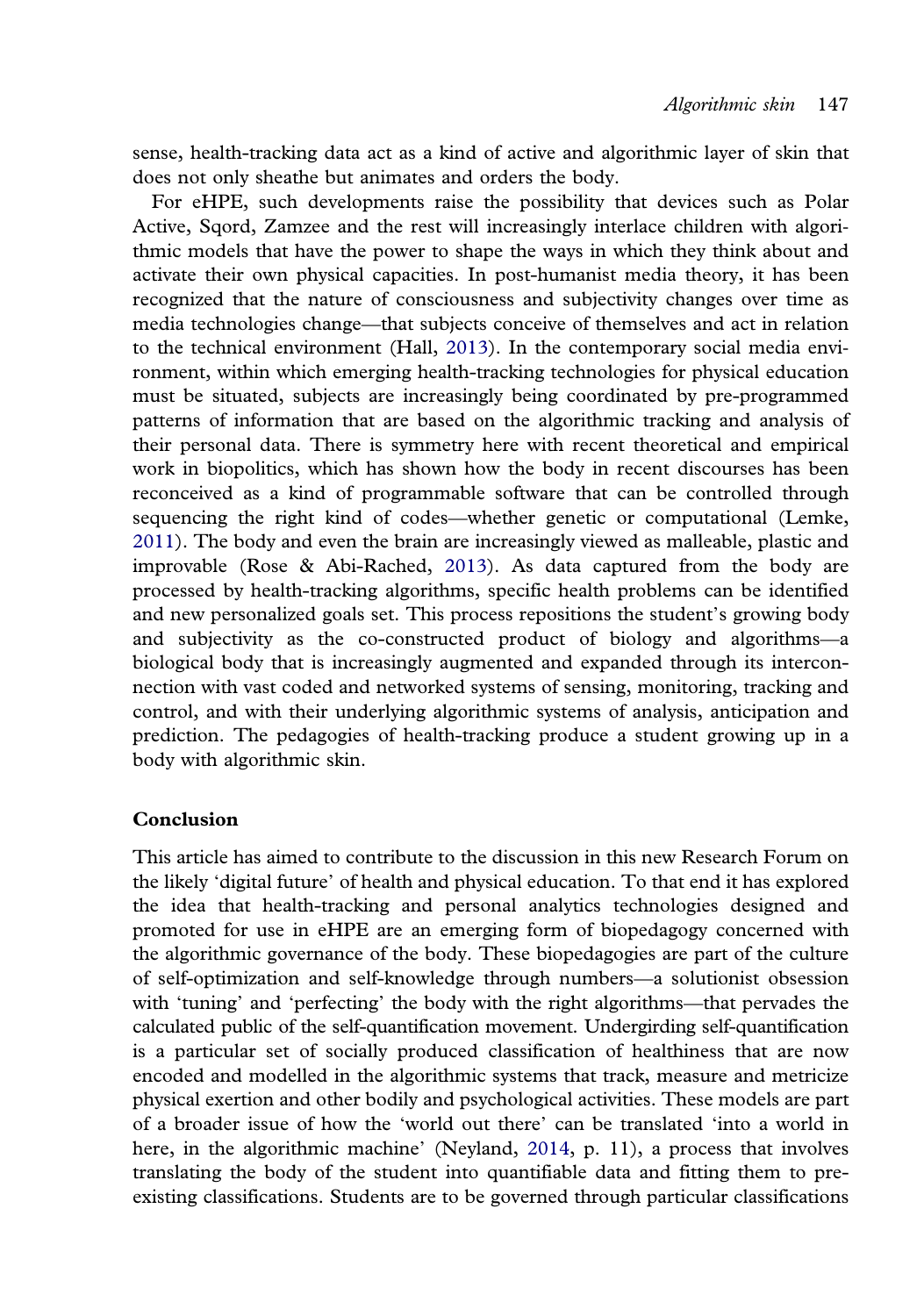and models of the body that can be captured and tracked as calculable data by socioalgorithmic procedures.

The logic of such self-quantification technologies in eHPE is that if the student's body can be counted and calculated, it can also then become amenable to being governed and controlled. The child's body in this discourse has been redefined as a kind of software that has been made amenable to being acted upon, enhanced and optimized, as instructed by codes and algorithms. This is a process not only of realtime data collection and analysis, but also of future-tense prediction. These activities are part of an increasing concern with imagining the future in contemporary biopolitics, a concern at least partly interwoven with the technical capacity of computational statistics, machine learning algorithms and predictive analytics to construct probabilistic predictions of individuals' future actions and behaviours. Such technologies of anticipation have the potential to exert material and corporeal effects on the health of children. Metaphorically speaking, the biological and corporeal figure of the quantified child is wrapped in algorithmic skin, an artificial informational membrane that continually interacts with, and is activated by, a densely coded informational environment. Self-quantification practices are connected to a vast networked cognitive system that increasingly has an active power to shape the body that moves through it. This raises serious concerns about the extent to which students' physical development may be hybridized with flows of media and data, and the role of data gadgets in formatting individual and social health. Built into the algorithmic models of self-tracking eHPE hardware and software is a particular classification and ordering of the socially desirable child that conforms to a messy mix of commercial, governmental and medical aspirations regarding the moral ordering of society as a whole.

These developments make it important for researchers to interrogate the role of the algorithms that are increasingly interwoven with the classification, control and governance of health and physical education. The algorithms that enable health and physical activity tracking devices and apps to function privilege automaticity, quantification, proceduralization and automation in human health. These algorithms enact a range of assumptions and models of healthiness and social norms of how students should conduct their lives and improve their bodies. Such technologies can be seen as extensions of the complex of medical, psychological and neurological technologies through which governments and businesses seek to understand populations in order to better manage them, or market to them. As such, algorithmic health-tracking processes are also interlaced with public health agendas and governmental and medical strategies which put the emphasis both on digitized forms of health data collection and on individuals using such data to take care of their own health—'people-powered health' mediated by emerging technologies as Nesta ([2014\)](#page-19-0) imagines it. As more and more health-tracking devices and apps designed for use in educational institutions become available, the governance of physical education pedagogies is likely to become more and more subject to commercially produced health-tracking systems and their built-in algorithmic models and assumptions about children's health and physical activity.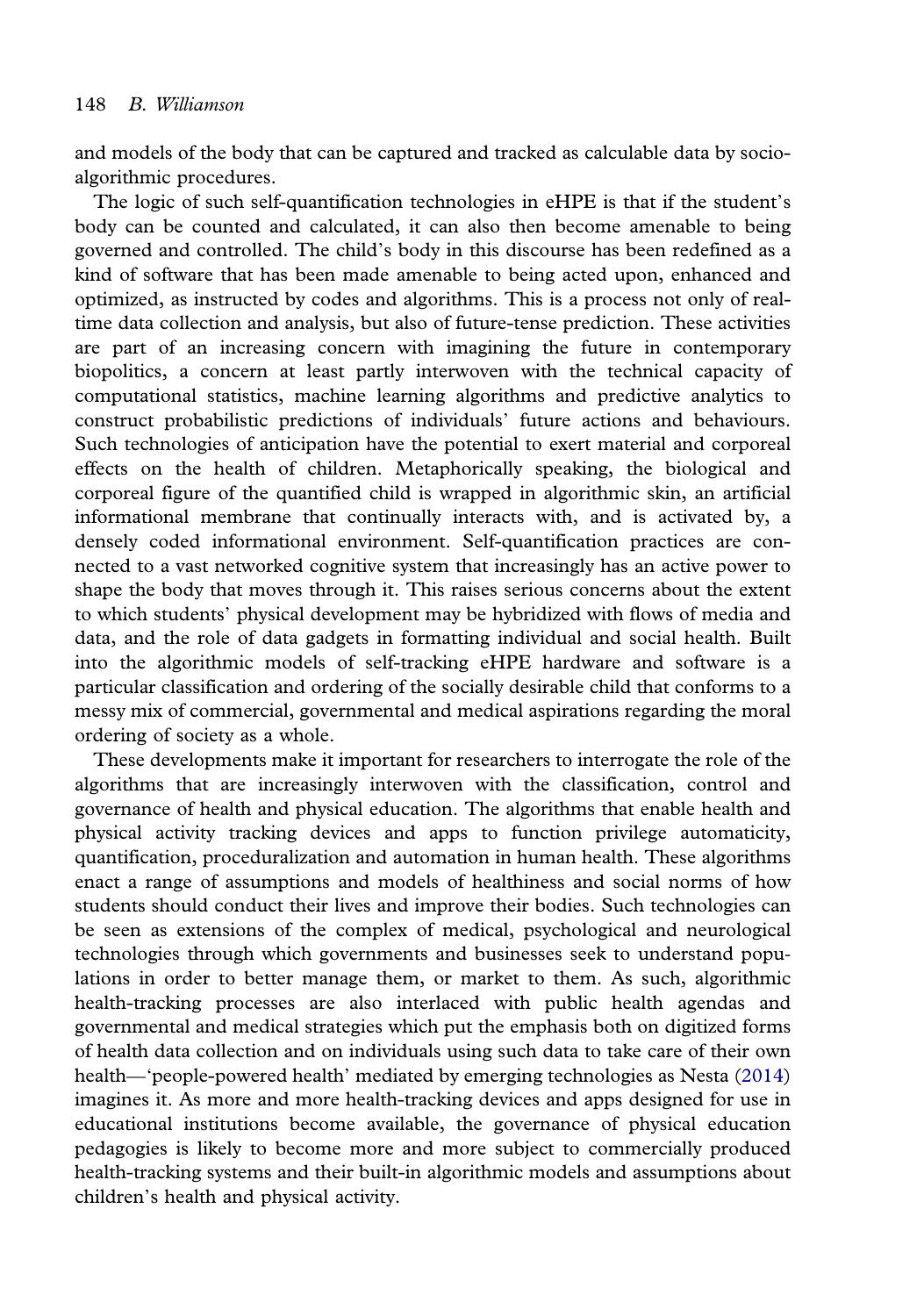<span id="page-18-0"></span>Moreover, the digitized future of health and physical education is likely to mirror the wider development of data-driven schools in which data tracking, sensing and analysis, facilitated by software and data analytics algorithms, will increasingly in‐ fluence and shape administration, curriculum, pedagogy and assessment. Such 'smart schools' will mobilize the constant collection and connection of data as a form of artificial sentience, making every aspect of school performance into a real-time process of data collection, analysis and feedback. Such technologies will ramify and solidify existing regimes of performance management, whilst also serving to accelerate the use of data for predictive purposes. As data analytics technologies such as educational data mining and learning analytics become increasingly powerful through the use of machine learning algorithms that can be used to build predictive models, these sentient and smart schools will become able not only to provide realtime data on student progress, but also to make 'future-tense' predictions of their likely outcomes and to prescribe automated interventions that might pre-empt them. As machine learning algorithms and predictive analytics from the wider data-tracking ecosystem leak into schools, it is likely that the future pedagogies of eHPE will be based on new forms of anticipatory knowledge and predictive forecasts of students' future healthiness that will make it possible and perhaps pedagogically desirable to intervene to pre-empt their future lives.

#### Funding

This article is based on research funded by the Economic and Social Research Council [grant number ES/L001160/1] and the Royal Society of Edinburgh.

#### References

- Amoore, L. (2009). Algorithmic war: Everyday geographies of the war on terror. Antipode, 41(1), 49–69. doi[:10.1111/j.1467-8330.2008.00655.x](http://dx.doi.org/10.1111/j.1467-8330.2008.00655.x)
- Ball, S. J., & Junemann, C. (2012). Networks, new governance and education. Bristol: Policy Press.
- Beer, D. (2009). Power through the algorithm? Participatory web cultures and the technological unconscious. New Media and Society, 11, 985–1002. doi:[10.1177/1461444809336551](http://dx.doi.org/10.1177/1461444809336551)
- Beer, D. (2013). Popular culture and new media: The politics of circulation. London: Palgrave Macmillan.
- Bernstein, B. (2000). Pedagogy, symbolic control and identity (Rev. ed.). Oxford: Rowman & Littlefield.
- Boessel, W. E. (2013, September 26). Return of the Quantrepreneurs. The Society Pages: Cyborgology. Retrieved from [http://thesocietypages.org/cyborgology/2013/09/26/return-of](http://thesocietypages.org/cyborgology/2013/09/26/return-of-the-quantrepreneurs/#more-17136)[the-quantrepreneurs/#more-17136](http://thesocietypages.org/cyborgology/2013/09/26/return-of-the-quantrepreneurs/#more-17136)
- Bowker, G. C., & Star, S. L. (1999). Sorting things out: Classification and its consequences. London: MIT Press.
- Bucher, T. (2012). Want to be on the top? Algorithmic power and the threat of invisibility on Facebook. New Media & Society, 14, 1164-1180. doi:[10.1177/1461444812440159](http://dx.doi.org/10.1177/1461444812440159)
- Cheney-Lippold, J. (2011). A new algorithmic identity: Soft biopolitics and the modulation of control. Theory, Culture & Society, 28, 164-181. doi[:10.1177/0263276411424420](http://dx.doi.org/10.1177/0263276411424420)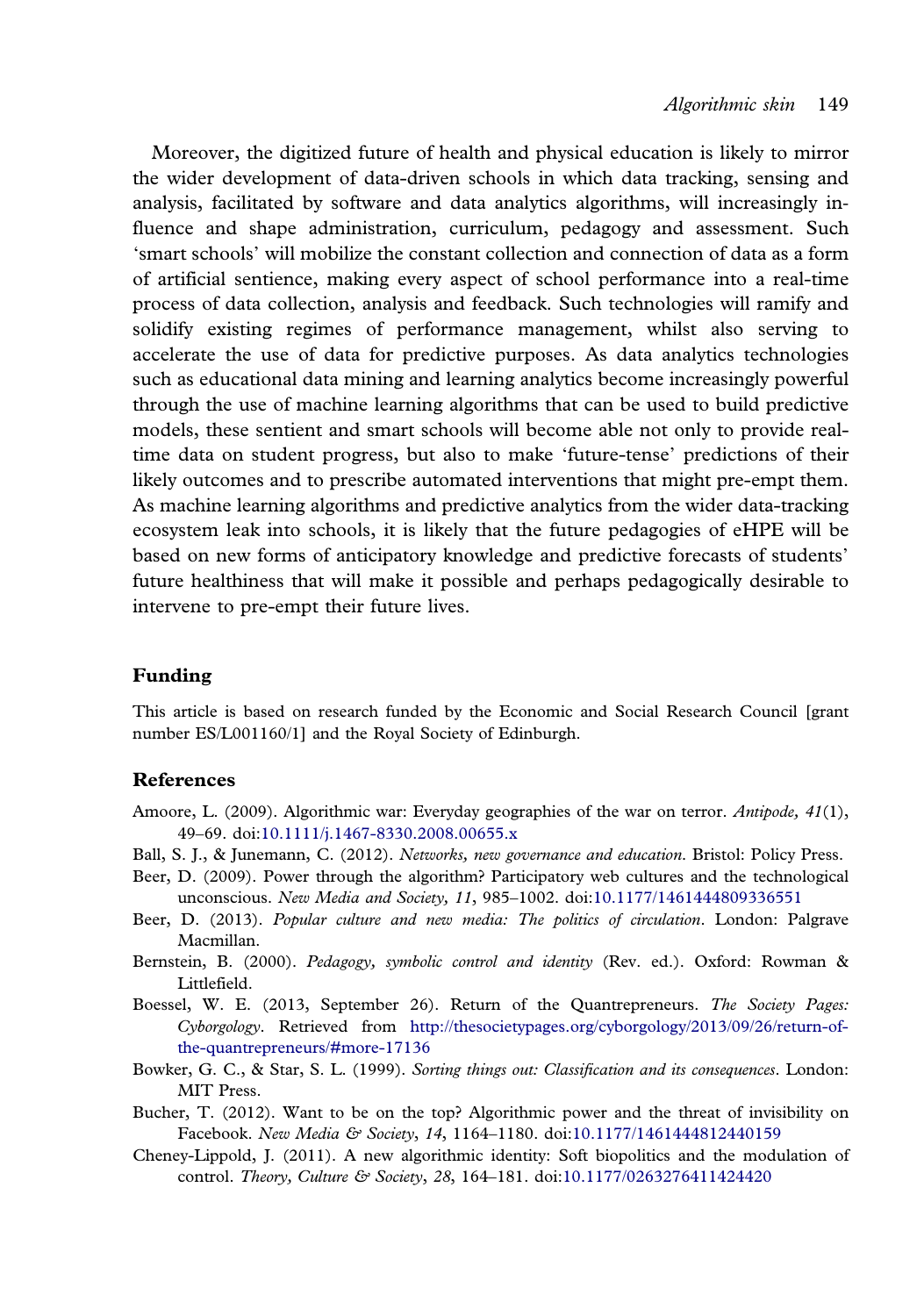- <span id="page-19-0"></span>Evans, J., & Davies, B. (2014). Physical education PLC: Neoliberalism, curriculum and governance. New directions for PESP research. Sport, Education and Society, 19, 869–884. doi:[10.1080/13573322.2013.850072](http://dx.doi.org/10.1080/13573322.2013.850072)
- Evans, J., & Rich, E. (2011). Body policies and body pedagogies: Every child matters in totally pedagogised schools? *Journal of Education Policy*, 26, 361-379.
- Gard, M. (2014). eHPE: A history of the future. Sport, Education and Society, 19, 827-845. doi:[10.1080/13573322.2014.938036](http://dx.doi.org/10.1080/13573322.2014.938036)
- Gillespie, T. (2014a). The relevance of algorithms. In T. Gillespie, P. J. Boczkowski, & K. A. Foot (Eds.), Media technologies: Essays on communication, materiality and society. 167–194. London: MIT Press.
- Gillespie, T. (2014b, June 25). Algorithm. Culture Digitally. Retrieved from [http://culturedigitally.](http://culturedigitally.org/2014/06/algorithm-draft-digitalkeyword/) [org/2014/06/algorithm-draft-digitalkeyword/](http://culturedigitally.org/2014/06/algorithm-draft-digitalkeyword/)
- Hall, G. (2013). #Mysubjectivation. New Formations, 79(1), 83–103. doi[:10.3898/NEWF.79.](http://dx.doi.org/10.3898/NEWF.79.05.2013) [05.2013](http://dx.doi.org/10.3898/NEWF.79.05.2013)
- Hayles, N. K. (1999). How we became posthuman: Virtual bodies in cybernetics, literature and informatics. London: University of Chicago Press.
- Hswen, Y., Murti, V., Vormawor, A. A., Bhattacharjee, R., & Naslund, J. A. (2013). Virtual avatars, gaming, and social media: Designing a mobile health app to help children choose healthier food options. Journal of Mobile Technologies in Medicine, 2, 8-14. doi[:10.7309/](http://dx.doi.org/10.7309/jmtm.2.4S.6) [jmtm.2.4S.6](http://dx.doi.org/10.7309/jmtm.2.4S.6)
- Kitchin, R., & Dodge, M. (2011). Code/space: Software and everyday life. London: MIT Press.
- Lash, S. (2007). Power after hegemony: Cultural studies in mutation? Theory, Culture & Society, 24(3), 55–78. doi:[10.1177/0263276407075956](http://dx.doi.org/10.1177/0263276407075956)
- Lemke, T. (2011). Biopolitics: An advanced introduction. New York: New York University Press.
- Lupton, D. (2013). Understanding the human machine. IEEE Technology and Society Magazine, 32(4), 25–30. doi:[10.1109/MTS.2013.2286431](http://dx.doi.org/10.1109/MTS.2013.2286431)
- Lupton, D. (2014, August 27). Self-tracking modes: Reflexive self-monitoring and data practices. Paper presented at the 'Imminent Citizenships: Personhood and Identity Politics in the Informatic Age' workshop, ANU, Canberra.
- MacCormick, J. (2012). Nine algorithms that changed the future: The ingenious ideas that drive today's computers. Oxford: Princeton University Press.
- Macdonald, D. (2014). Is global neo-liberalism shaping the future of physical education? *Physical* Education and Sport Pedagogy, 19, 494–499. doi:[10.1080/17408989.2014.920496](http://dx.doi.org/10.1080/17408989.2014.920496)
- Mackenzie, A. (2006). Cutting code: Software and sociality. Oxford: Peter Lang.
- Mackenzie, A. (2013). Programming subjects in the regime of anticipation: Software studies and subjectivity. Subjectivity, 6, 391–405. doi:[10.1057/sub.2013.12](http://dx.doi.org/10.1057/sub.2013.12)
- Mager, A. (2012). Algorithmic ideology: How capitalist society shapes search engines. *Information*, Communication & Society, 15(5), 769–787.
- Mayer-Schönberger, V., & Cukier, K. (2014). Learning from big data: The future of education. New York, NY: Houghton Mifflin Harcourt.
- Nafus, D., & Sherman, J. (2014). This one does not go up to 11: The quantified self movement as an alternative big data practice. International Journal of Communication, 8, 1784-1794.
- Nesta. (2014). Six futures for health data. Retrieved from [http://www.nesta.org.uk/six-futures](http://www.nesta.org.uk/six-futures-health-data)[health-data](http://www.nesta.org.uk/six-futures-health-data)
- Neyland, D. (2014). On organizing algorithms. Theory, Culture & Society. doi[:10.1177/](http://dx.doi.org/10.1177/0263276414530477) [0263276414530477](http://dx.doi.org/10.1177/0263276414530477)
- Pykett, J. (2012). The pedagogic state: Education, citizenship, governing. In J. Pykett (Ed.), Governing through pedagogy: Re-educating citizens (pp. 1–20). London: Routledge.